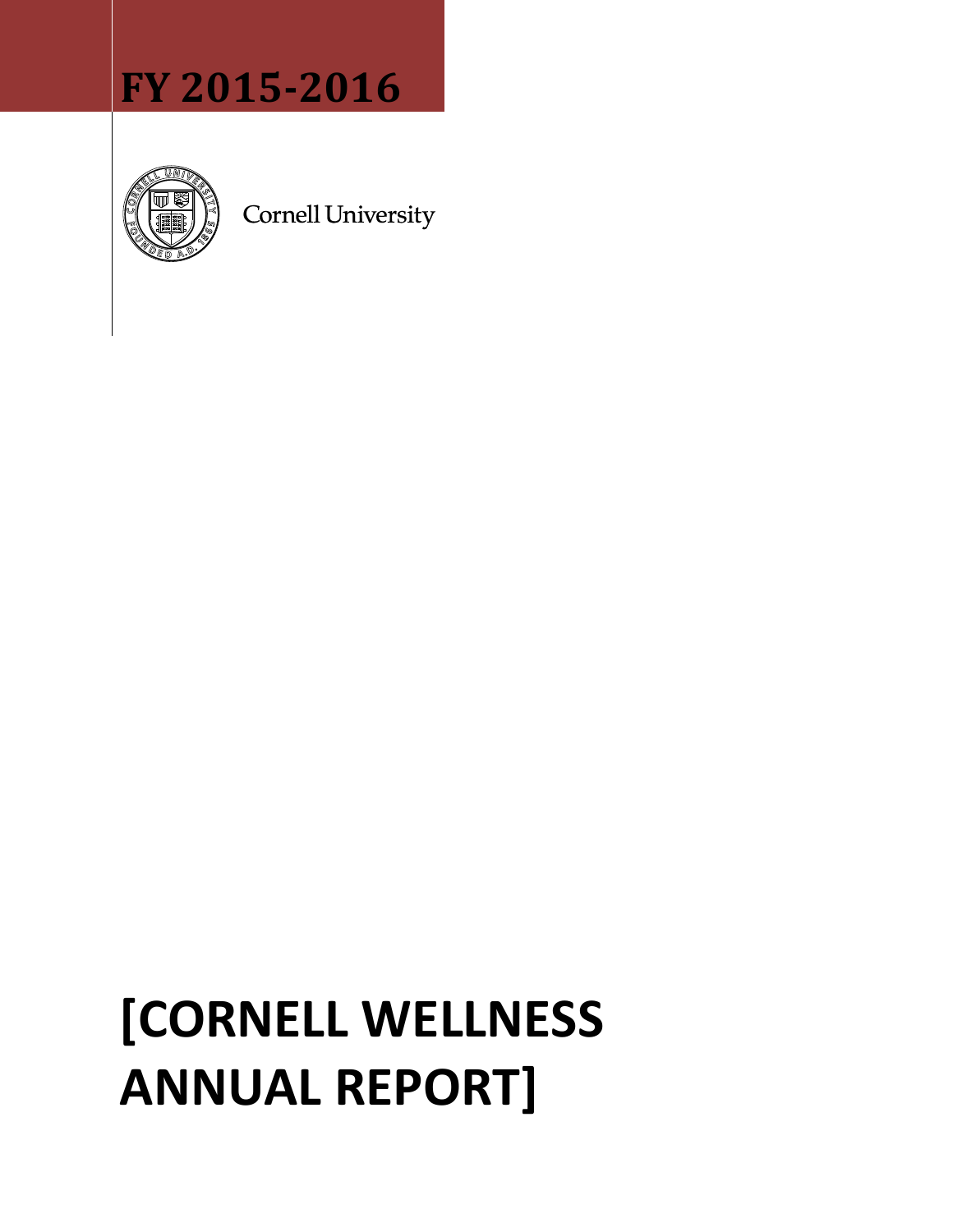| <b>Contents</b>           |                                                              | Page  |
|---------------------------|--------------------------------------------------------------|-------|
| <b>Strategic Efforts</b>  |                                                              | p. 3  |
|                           | Statistics, Metrics, Program Development and Evaluation      | p. 5  |
| <b>Member Programming</b> |                                                              | p. 9  |
| <b>Wellness Outreach</b>  |                                                              | p. 11 |
|                           | Professional Development/Committee Work/National Recognition | p. 15 |
| Appendices                |                                                              |       |
| А.                        | Demographic Data FY 2015-2016                                | p. 17 |
| В.                        | <b>Medical Data - Cornell Benefits Office</b>                | p. 18 |
| C.                        | <b>Wellness Advisory Committee Meeting</b>                   | p. 24 |
| D.                        | Wellness Strategic Goals 2016-2019                           | p. 33 |
| Е.                        | Healthy People 2020 Focus Areas                              | p. 36 |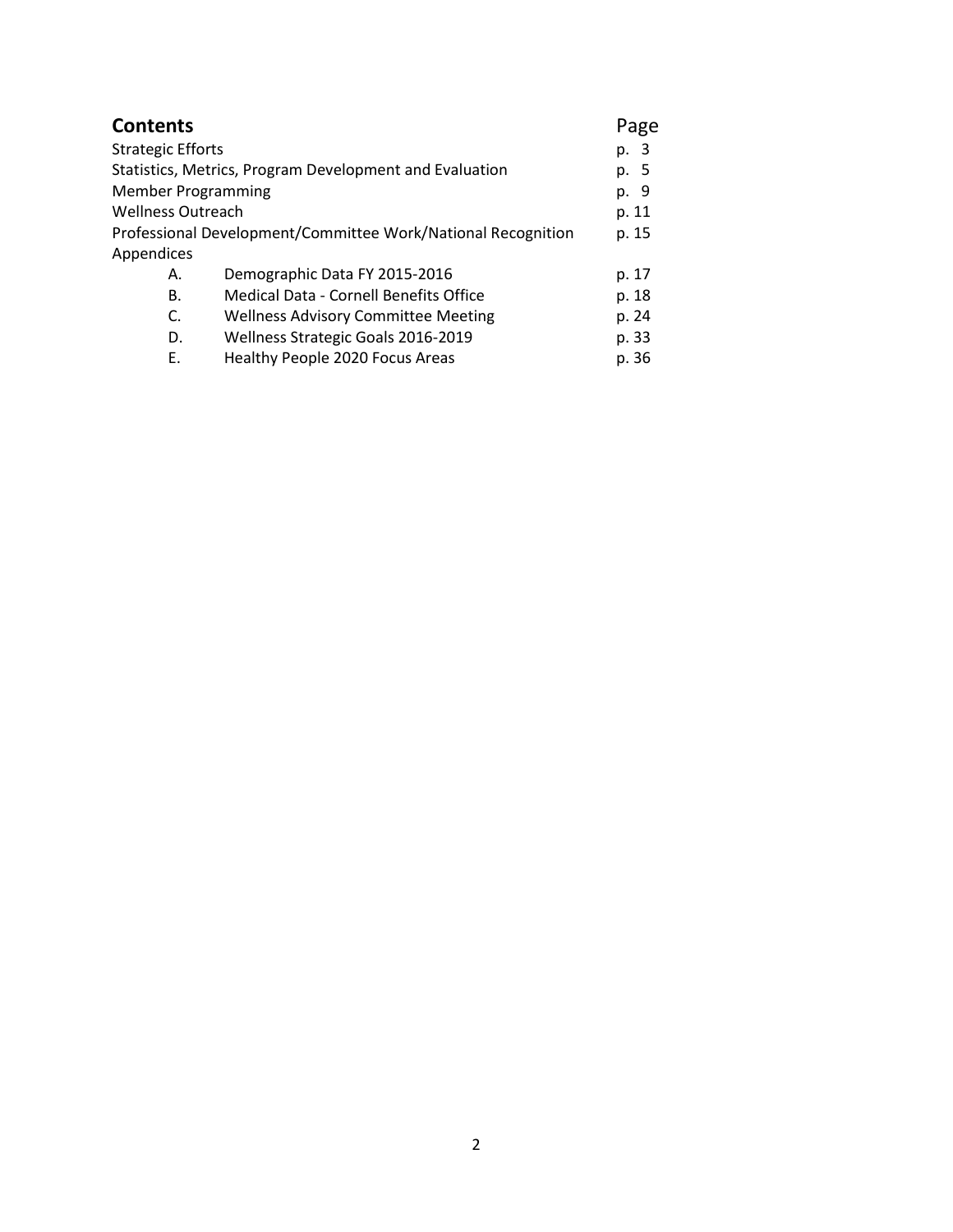## **Wellness Program Annual Report**

Cornell Wellness serves staff, faculty, retirees, and their spouses/partners in the areas of fitness, nutrition, and well-being. We provide educational opportunities that empower individuals to make healthy choices for themselves. Cornell Wellness' four full-time, three part-time, and several group fitness instructors interact with Cornell's staff, faculty, and retirees to promote positive lifestyle changes; our interactions focused on nutrition, fitness, and general health education. This year marked the Wellness Program's 27th anniversary.

## **Strategic Efforts**

Cornell Wellness relies on a comprehensive strategic plan to continually meet the needs of our stakeholders. Over the past several years, emphasis was placed on reaching the employees who were less likely to participate in Wellness programming. After three years of exploring a variety of possibilities, a viable solution emerged.

#### **Rebranding**

This fiscal year, Cornell Wellness underwent rebranding. The rebranding was a result of several years of effort to engage all employees. The reality was that a majority of the endowed employees selected the Cornell Program for Healthy Living health insurance which offered a free Wellness Recreation membership. Contract college employees did not have this opportunity through their insurance. In an effort to engage participation by all staff and faculty Cornell Wellness decided upon some strategic changes described below.

#### **Name change**

Cornell Wellness is the new name, replacing CU Wellness Program. The word "program" was intentionally removed as a way to include all employees, no membership necessary. The web page was also redesigned to promote that Cornell Wellness was available for all staff, faculty, retirees and their spouses/partners.

#### **Wellness offerings to everyone**

As part of the rebranding, any employee or retiree could meet with the professional staff for a fitness, nutrition, or well-being consultation. Previously, these were only available to "paying" members. As an added feature to attract employees with less flexibility, the professional staff offered to come to the employee's office if requested. The professional staff planned for an increase in one-on-one meetings; this shift in work duties was made possible by decreasing some campus-wide programming and by hiring an additional part time personal trainer.

#### **Engaged with more departments**

By promoting small group sessions for departments, Cornell Wellness was able to connect with a more diverse group of individuals than ever before. The professional staff of four provided a variety of programming from cooking demonstrations to stress management sessions to stretching workshops.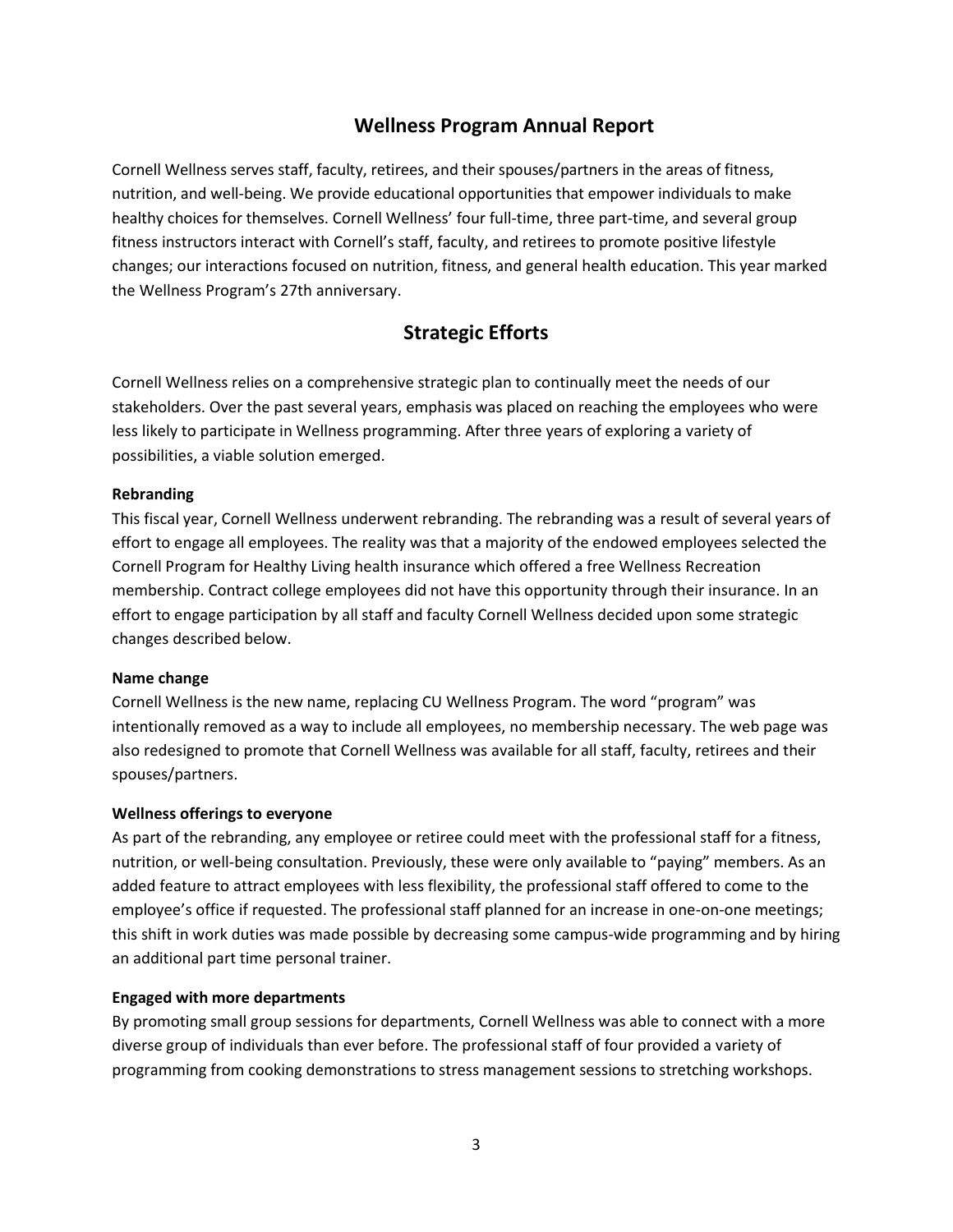Each department program offered an opportunity to meet with employees and promote the one-on-one offerings for fitness, nutrition, and well-being.

#### **Targeted Educational Workshops**

Cornell Wellness developed a certificate program that included a series of 30-minute training sessions to serve departments where release and/or flextime is not as embraced. These outcomes-based sessions were delivered to several departments across many units and included topics such as "Tips and Tricks to Take a Healthy Break at Work", "Scheduling Successful Walking Meetings", and "Essentials of Good Nutrition During the Work Day".

#### **Results**

Cornell Wellness was "launched" in August of 2015. Over the next two semesters, participation increased in several areas. First, the number of departmental trainings (lectures, workshops, cooking demos) increased by 36%. One-on-one meetings increased by 32%. We reached substantially more (non-member) employees to discuss fitness, nutrition and well-being and help them along their personal path to improved health behaviors. Overall, the rebranding efforts were deemed a success. Participation and engagement continues to increase. The hope is that Cornell Wellness touches more employees in the year to come.

#### **Initiated inaugural IVY meeting for employee wellness professionals.**

For the first time, the Ivy League colleagues met as a group to discuss best practices, challenges, and successes of employee-based wellness programming. This group of 24 professionals met in Boston, MA, and included Harvard, Princeton, Brown, Dartmouth, Cornell, Yale, Columbia. UPenn was unable to attend. This group is planning to meet annually as this was a productive way to network, share our experiences, and collaborate in the future.

#### **Continued building relationships with distance locations, off campus offices, and individual departments.**

Through a strategic effort, Cornell Wellness was able to connect and provide one-on-one services and group programming for three New York City offices. These included Cornell Tech, ILR NYC Conference Center, and Alumni Affairs Northeast Corridor. Cornell Wellness also increased engagement with the expanding Geneva Station campus. Cornell Wellness professional staff traveled to these locations providing lectures and workshops, one-on-one fitness consultations, nutrition and well-being counseling, and creating relationships that made these employees feel more a part of Cornell University. As a result, many employees in NYC felt comfortable requesting initial and follow-up one-one-one meetings using the computer technology (Skype, WebEx) thus expanding our outreach.

In addition, an increased number of nearby departments developed their own wellness committees. Cornell Wellness supported each of these committees by providing survey instruments, meeting with wellness leaders, providing programming, and overseeing any exercise/activity initiatives created for employees in that location.

#### **Staffing Update**

After 3 productive years, our Wellness and Fitness Specialist, Jenn Bennett, resigned her position. She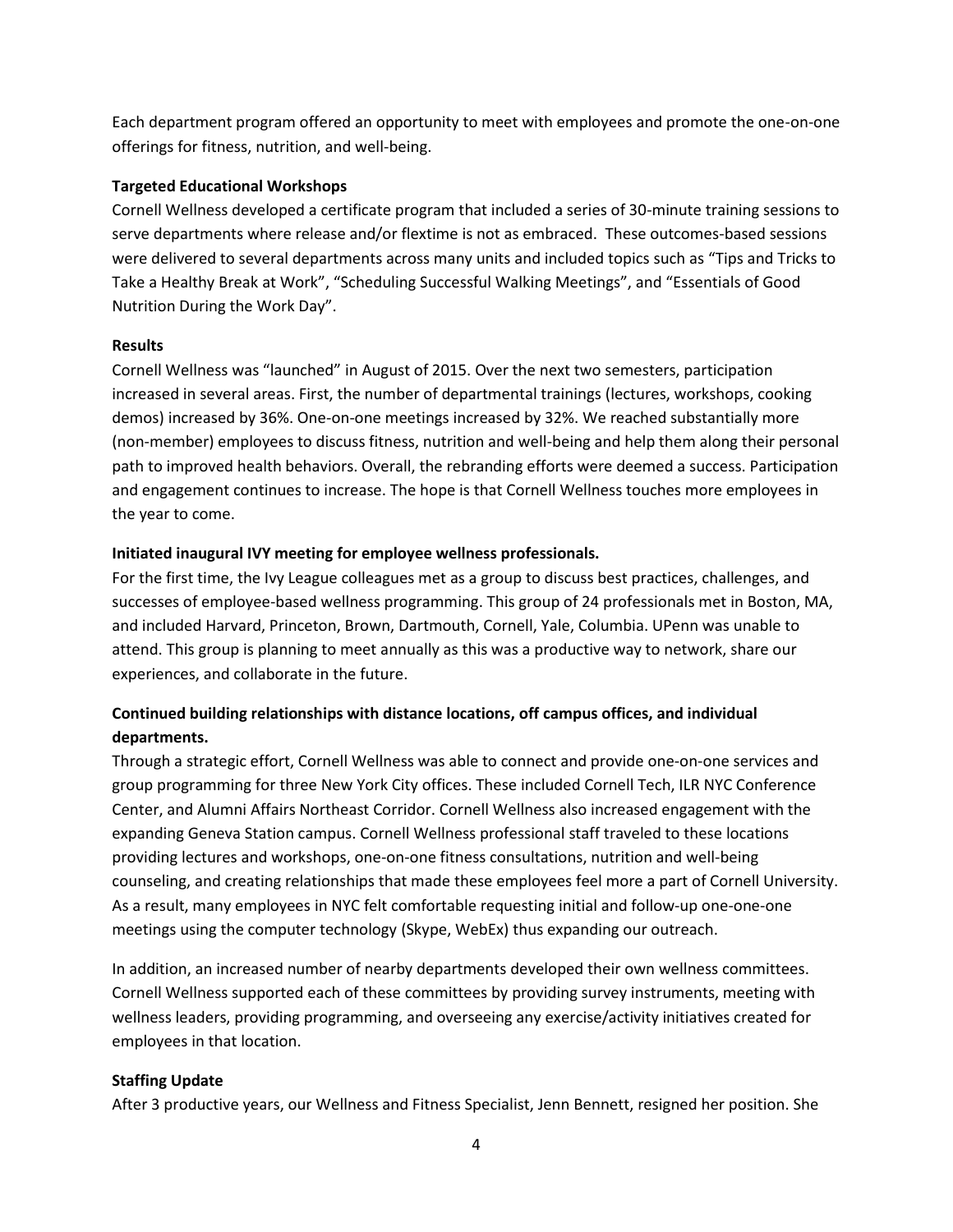was replaced by Keri Johnson who had been working with Cornell Wellness on a part time basis as a personal trainer. Keri is a seasoned fitness professional with a degree in Applied Sciences and Integrated Health Care, additionally holding a NYS license for massage therapy. In her new role, Keri manages the Healthy Aging Program, provides one-on-one fitness consultations, teaches classes, and lectures to employee audiences.

Currently, Cornell Wellness has 4 professional full time staff members, one part time Registered Dietitian Nutritionist and one part time personal trainer. A second part time personal trainer position is currently vacant because of Keri Johnson's new role.

## **Wellness Statistics, Metrics & Evaluation**

#### **Membership Statistics**

- **4,343 staff, faculty, retirees, and their spouses/partners joined as of June 30, 2016. This represented a 3.96% increase over last year.**
- **2,537 members joined through the Cornell Program for Healthy Living insurance plan (see CPHL details below).**
- **17 members received scholarships of 50% off which represented an 11.76% decrease over last year. (See Toni McBride Scholarship information below.)**
- **2 members received memberships subsidized by Workers Compensation.**
- **280 members were retirees and retiree spouses representing a 6.04% decrease over last year.**
- **There were:**
	- o 1,051 card swipes at Appel Commons Friedman Fitness Center (including 502 for classes);
	- o 39,434 swipes at Teagle (including 4,451 for classes);
	- o 33,252 swipes at Helen Newman (including 6,568 for classes);
	- o 5,741 swipes at Noyes (including 2,035 for classes);
	- o 1,727 swipes in the Ramin Room for group fitness classes.
	- o **81,205 total swipes for fitness centers and fitness classes.**
- Attached, please also find demographic data for the Wellness Program (Appendix A).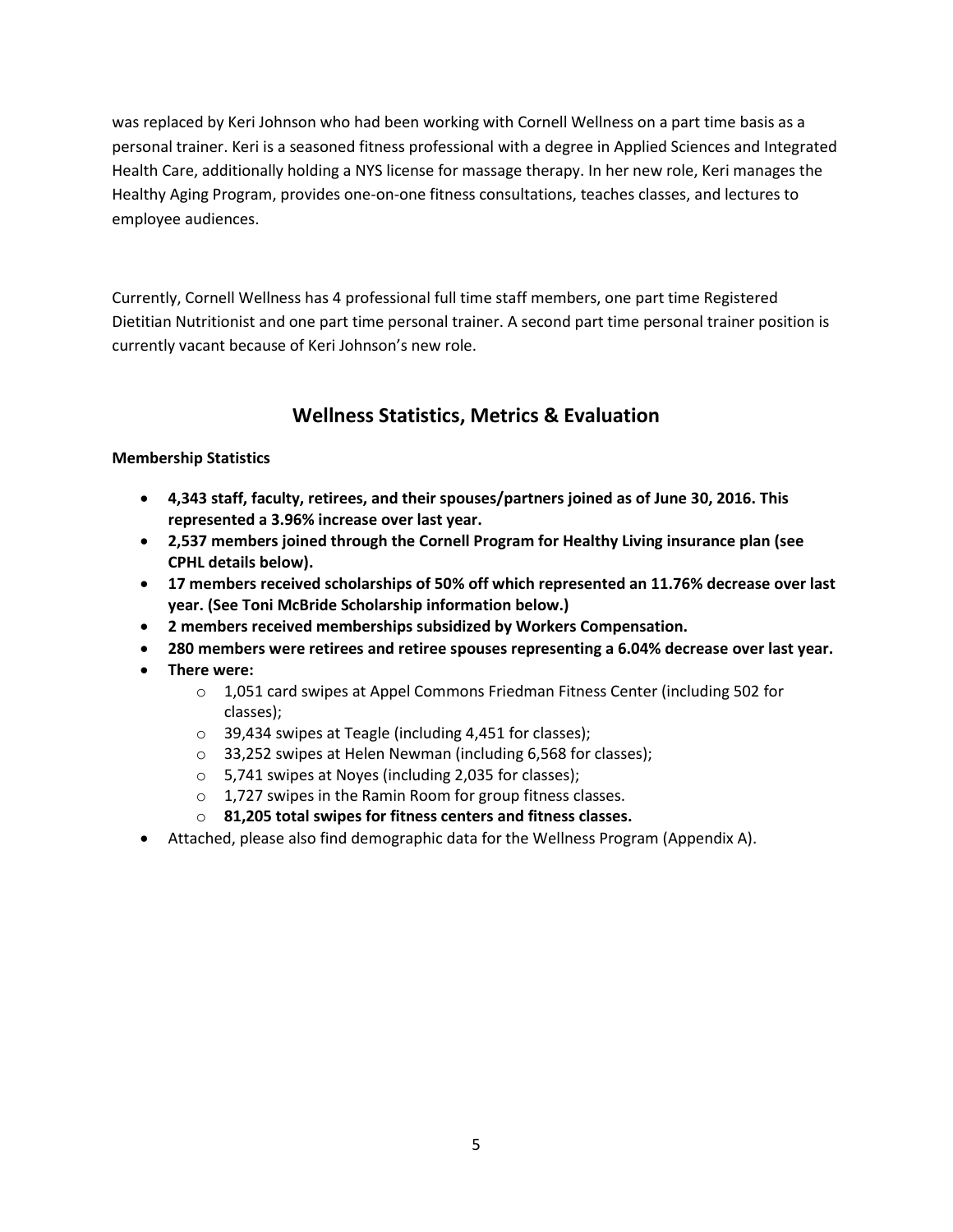

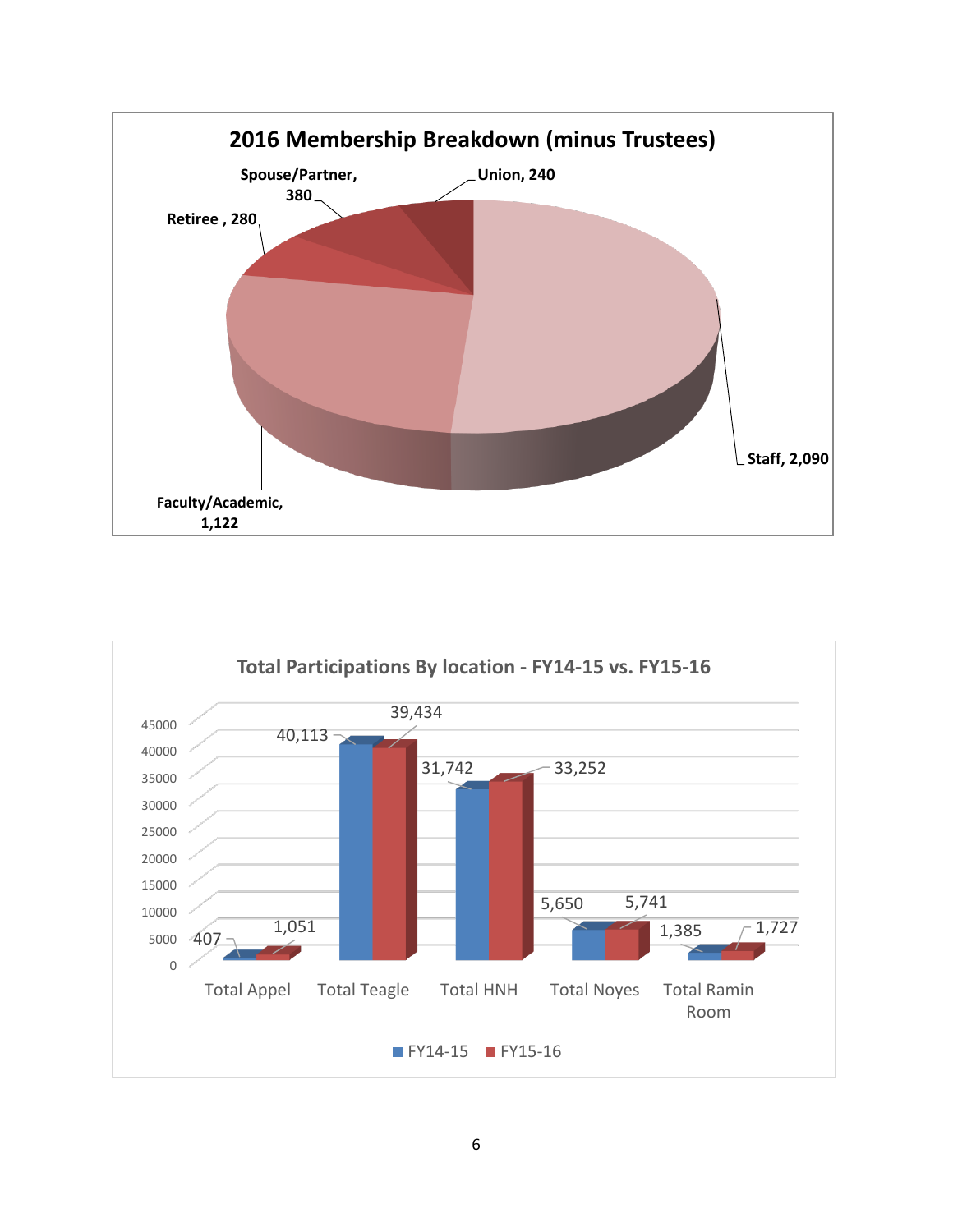

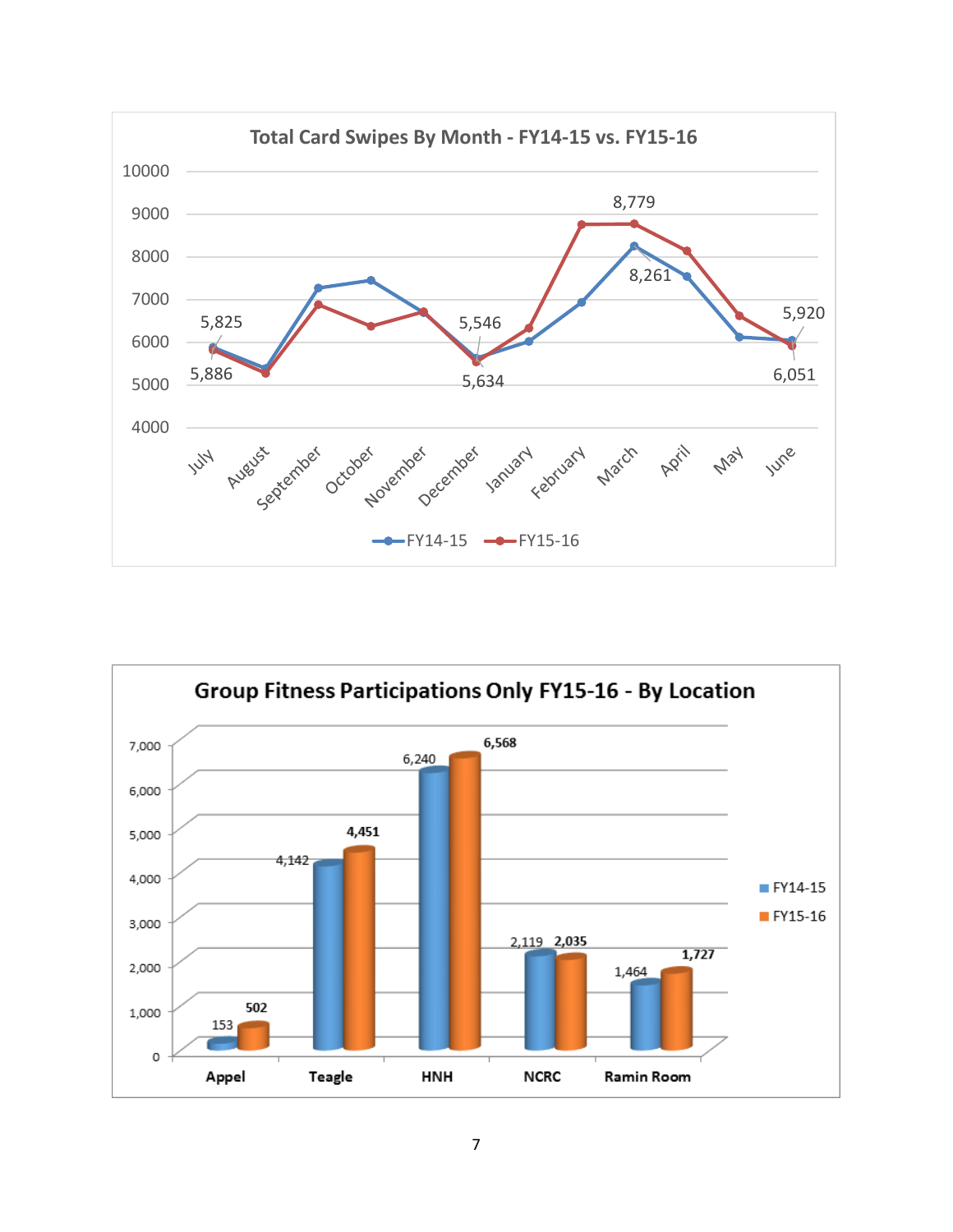

#### **Cornell Program for Health Living (CPHL)**

Cornell Wellness completed its seventh year of collaboration with CPHL. Working with the Benefits Services and the Tompkins County Area Physicians, the plan was designed so that doctors put more emphasis on behavioral changes to decrease health risks. To support this initiative, CPHL insurance covered the cost for CPHL members who purchased a Wellness Recreation membership. CPHL also offered \$15 per month off of membership fees to Island Health and Fitness and the Ithaca YMCA**.** In FY 2015, 2,207 CPHL members used the Wellness Recreation benefit; for FY 2016, the number currently participating climbed to 2,537. This represents a 13.07% increase.

#### **Toni McBride Scholarship**

This scholarship fund continued to support a portion of 17 Wellness Recreation memberships. Requests for scholarships have been steadily decreasing the past few years due to the CHPL membership option. The scholarship fund continues to generate income; for the third year donations were not solicited.

#### **Wellness Staff Metrics**

Below is information on one-on-one appointments and group fitness classes instructed by the Cornell Wellness staff to assist members with meeting their wellness goals.

- Total individual contacts (one-on-ones) by staff (including 2 part time personal trainers and 1 part time nutritionist): 1,343. This represents a 32% increase.
- Total group exercise classes taught by staff (including Classes for Healthy Aging instructors): 783. This represents a 7% decrease.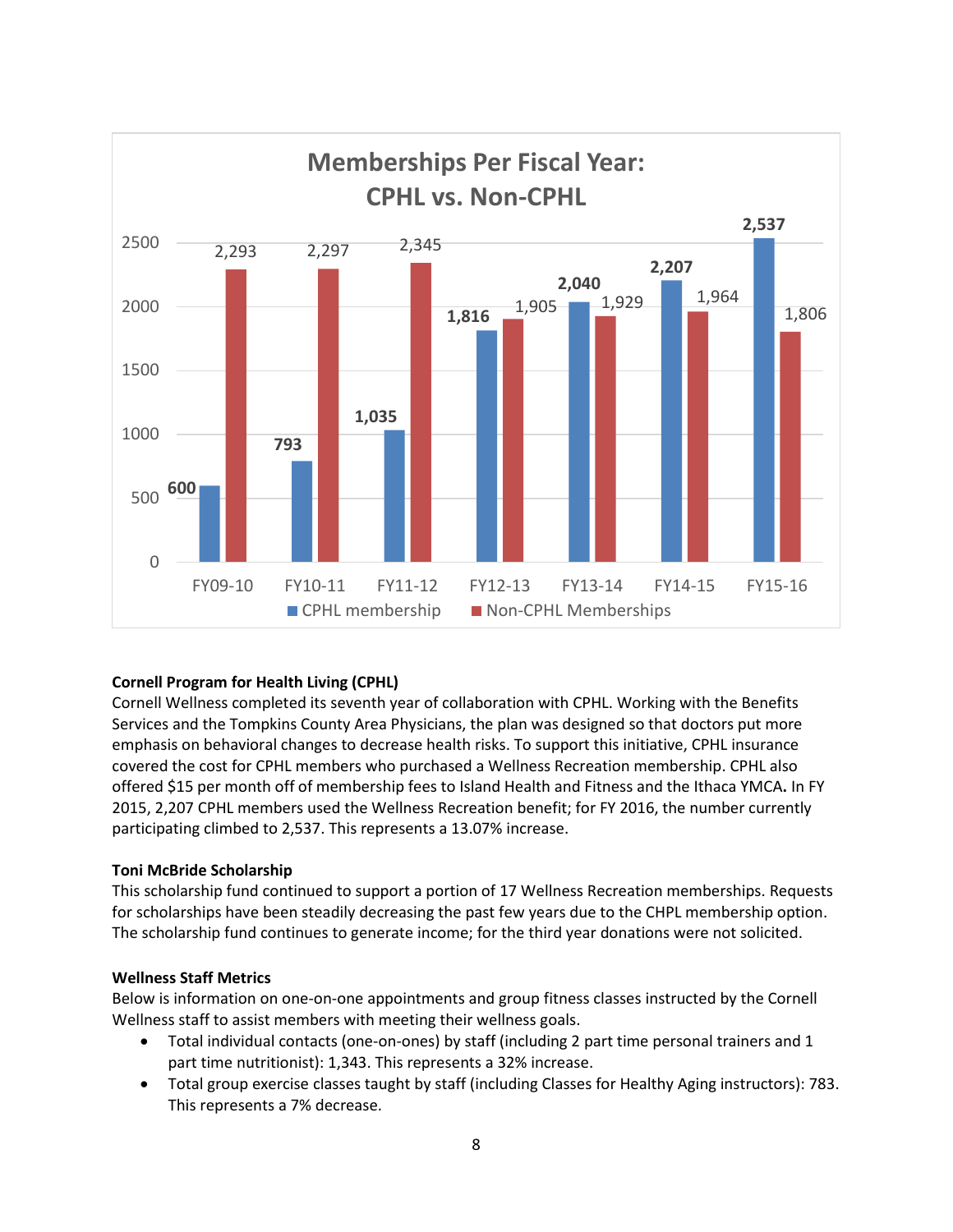## **Program Planning**

#### **Needs Assessment To Determine Program Offerings Included:**

- In-person feedback from participants.
- Feedback from post-offering on-line surveys.
- Cornell medical data from Cornell Benefit Services (Appendix B).
- Wellness Advisory Committee feedback (Appendix C).
- Wellness Strategic Goals 2016-2019 (Appendix D).
- Healthy People 2020 (Federal Government document released every 10 years) focus areas (Appendix E).

### **Program Evaluation**

#### **The Program was Evaluated Using:**

- Feedback from surveys conducted after events and programs.
- Follow-up individual consultation surveys for everyone served during 3 month period.
- Phone survey of randomly chosen participants at conclusion of short duration classes.
- Tracking of registration and participation in Wellness outreach and member programming.
- Testimonials and success stories from individuals and departments.

## **Member Programming**

Wellness Recreation members have access to the fitness centers and group fitness classes managed by the Cornell Fitness Centers. Members are also able to use the pools, Lynah ice skating rink, Lindseth climbing wall (at a discounted rate), Reis Tennis Center (at a discounted rate), Merrill Sailing Center (at a discounted rate), Robert Trent Jones Golf Course at Cornell University (at a discounted rate), privilege card services, and have the registration fee for PE classes waived through the Athletics Department. In addition, members have access to the Healthy Aging Program which includes group fitness classes and specialty offerings.

#### **Healthy Aging Program**

The Healthy Aging Program is open to any Wellness Recreation members, however, the offerings through this program are catered toward the older adult and retiree populations. Offerings include light to moderate intensity group fitness classes called Classes For Healthy Aging (6,738 participations), 1 falling safely workshop (35 participants), 2 senior fitness testing sessions (56 participants), Standing up to Falls lecture (20 participants), Building Strength with PT (25 participants), and 2 social potlucks (44 participants).

**Classes For Healthy Aging -** These classes are appropriate for individuals who have gone through joint replacement, suffer from arthritis, experience lingering joint pain from injury, and who want to improve their balance and more. Classes embody ou[r vision of inclusion,](http://wellness.cornell.edu/inclusion_statement.php) offer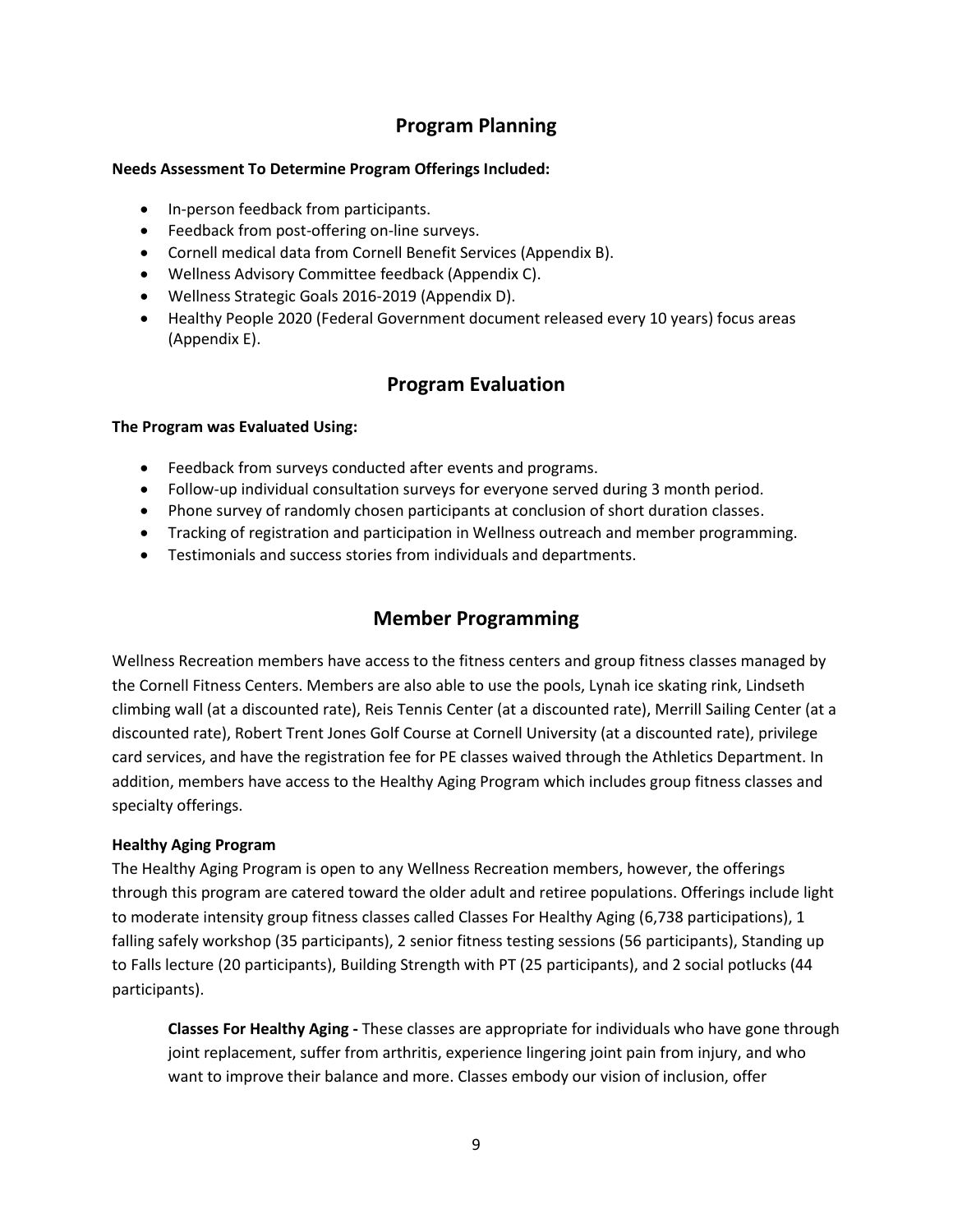participants individualized attention to be successful, and promote an environment of camaraderie and personal success.

- **Pilates**  controlled endurance training built spinal stability, posture, and core strength. 564 participations.
- **Ripples**  exercise in shallow and deep water kept impact low while muscles and cardiovascular system were strengthened. 1,281 participations.
- **Strength Training/Barre** resistance training class helped build bone density, reduced the risk of falling, and strengthened muscles. 2,028 participations.
- **Yoga: Stretch and Strengthen/Iyengar Yoga** class participants explored body alignment and placement within each yoga posture at a slow pace. 801 participations.
- **Zumba Gold**  heart health, improved balance and coordination, and having fun were emphasized while participants moved to the Latin rhythms of Zumba. 889 participations.
- **Restorative Yoga** increased range of movement in all joints in the body, and focused on restoring balance to the body. (spring only) 182 participations.
- **Spinning -** indoor stationary cycling class that combines basic cycling movements with motivational coaching, breathing awareness, and heart rate training (spring only) 65 participations.
- **Cardio Dance/Low Impact Aerobics**  low to moderate intensity aerobic dance performed to music. 425 participations.
- **Yoga Flow**  different aspects of yoga were explored in this class that included breathing, posture and alignment. 463 participations.
- **TRX -** functional, small group class designed to build muscular strength and endurance utilizing the TRX training strap. 172 participations.
- **Functional Circuit**  High intensity interval training class utilizing the Escape Fitness equipment to improve muscular strength, cardiovascular fitness, and functional mobility. (spring only) 172 participations.

#### **Group Exercise Classes (not part of the Healthy Aging Program)**

- **Sports Conditioning With Tabata Protocol Class** provided high intensity interval style workouts through running drills, plyometrics and strength training. Participants built speed, agility, and endurance. 2 classes total were offered, each class running weekly for 6-8 weeks. Approximately 11 people participated in each class.
- **Strengthen Your Core To Prevent Back Pain Class** This core training class emphasized alleviating and/or preventing mild recurring low back pain. Participants progressed through basic movements designed to improve posture, dynamic core stability, body awareness and muscular balance/stability. 4 classes total were offered. Each class had two parts. 18 participants total.
- **Women On Weights**  Held 3 classes, one class in each of three fitness facilities (Teagle Up, Teagle Down, and Helen Newman Hall). Each class had 5 sessions which instructed women on how to increase strength solely through the use of free weight exercises. 18 participants total.

#### **Individual Meetings with Staff**

 **Medical Nutrition Therapy** (MNT), conducted by two registered dietitians, was offered to employees and students. MNT typically included a nutrition assessment and follow-up counseling for a variety of problems including but not limited to weight management, sports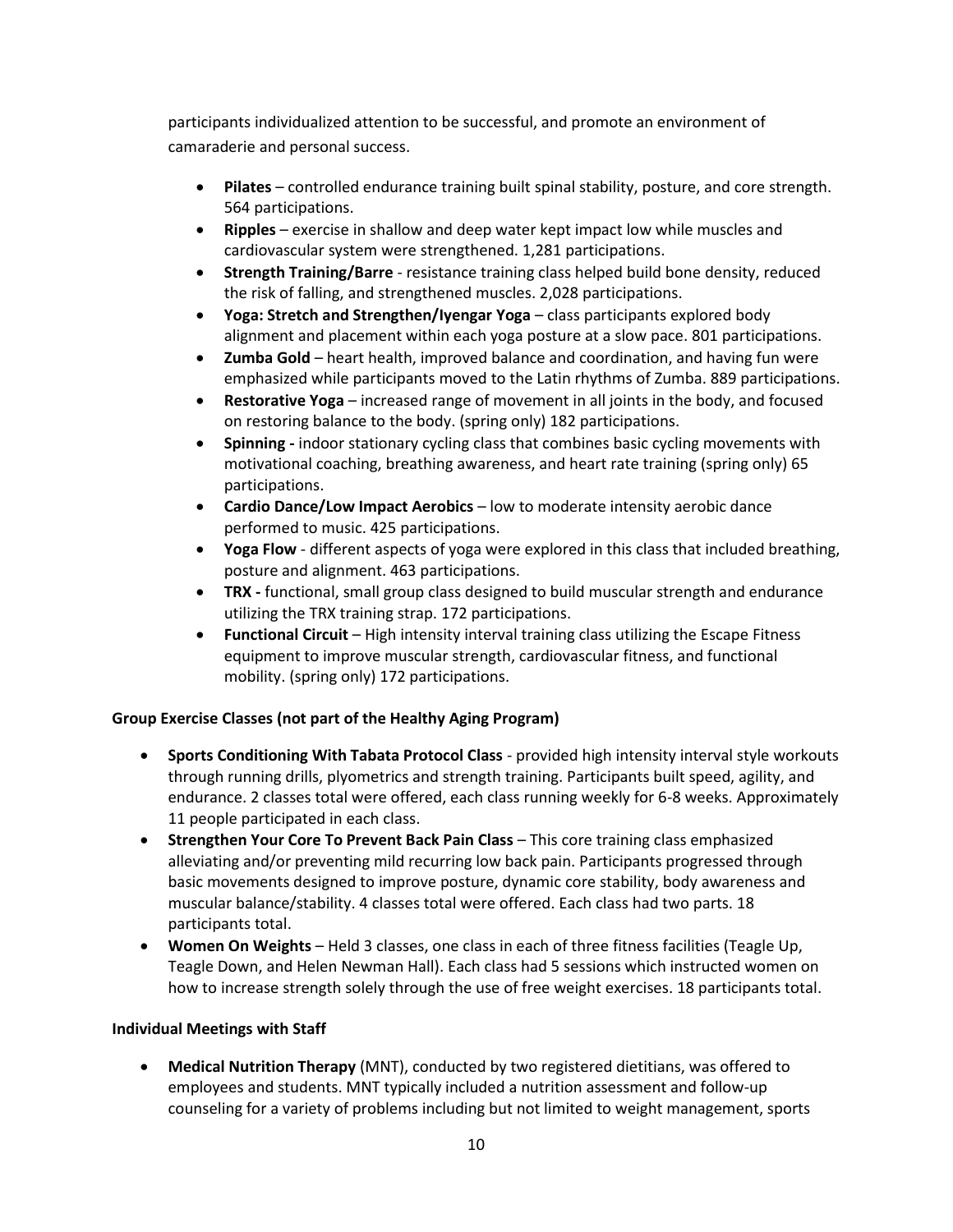nutrition, cholesterol reduction, and general health. There were over 295 meetings with the registered dietitians. This represents a 36% increase. In addition, Cornell Wellness provided a community nutrition placement site in the fall for a dietetic internship offered through Cornell University's Division of Nutritional Sciences. Membership was no longer required for the nutrition consultation and follow-up meetings beginning August 2015.

- **Consultation and Follow-up Meetings with Personal Trainers** were encouraged. These meetings were intended to empower the individual while gently encouraging positive behaviors using coaching techniques. Five personal trainers on staff provided exercise prescriptions for those wanting to use the fitness centers, take group fitness classes, or exercise at home. A total of 1,001 of these individual meetings occurred between employees and the Wellness staff this past year. This represents a 19% increase. Membership was no longer required for the fitness consultation and follow-up meetings beginning August 2015. However, membership was required if the employee wanted access to the fitness centers or group fitness classes.
- **On-going Personal Training** continued to be a success with 10 people who requested the service. This offering was tailored to individuals who wanted the motivation and guidance of a trainer on a regular basis to help them reach their goals. A fee is charged for on-going personal training; sessions are purchased in 4 packs.
- **Physical Fitness Testing** was offered by request to members. The fitness testing included: blood pressure and resting heart rate measurement; height, weight, and percent body fat measurement; hand grip strength testing; sub maximal treadmill testing; flexibility testing; and sit-up and push-up testing. Individuals sometimes requested the full testing be done, but often asked if they could do only a few of the tests that interested them the most.

#### **Group Equipment Orientations with Staff**

- **New Equipment Trainings** All five fitness centers underwent cosmetic and equipment upgrades this past year. New strength training machines and Escape functional fitness pieces were added. Our staff held 6 group hands-on training sessions that spanned the multiple site locations. 20 participants.
- **Deadlift Workshop** This specialized single session training taught fitness center users how to properly execute deadlifts using Olympic bars. 8 participants.

## **Wellness Outreach**

As a result of the rebranding, Cornell Wellness was able to serve the entire Cornell community in more ways than ever before. In addition to offering free one-on-one fitness, nutrition, and well-being consultations, Wellness staff served the community in the many ways detailed below.

#### **Bike to Work/School Day**

This event was coordinated by Cornell Transportation, Tompkins County Cooperative Extension and Cornell Wellness. Cornell Wellness helped to organize and advertise the event as well as host a food/information table located outside Helen Newman Hall. This annually recognized day was a huge success. For the first time, Mayor Svante Myrick signed a proclamation making May 20<sup>th</sup> the official Bike to Work/School Day in the City of Ithaca and proclaimed the entire month of May as bike month. 163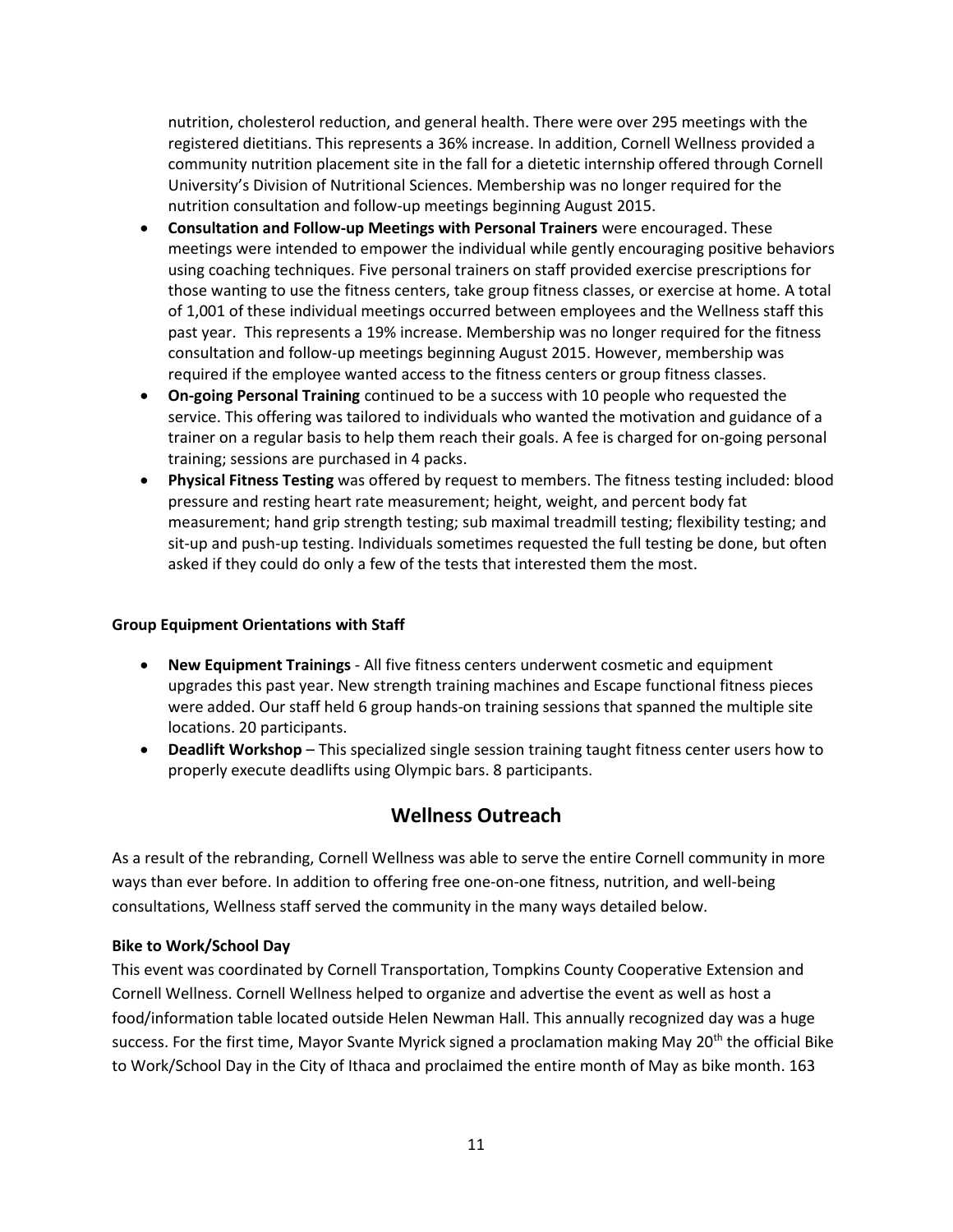participants filled out a post-ride survey that gave them entry into the prize drawing. Many cyclists visited multiple stations.

#### **Blood Pressure Machine/Screenings**

Wellness staff continue to facilitate blood pressure screenings, both to groups and individuals, by request. Additionally, an automatic blood pressure machine is accessible to all Cornell employees inside the Helen Newman Hall fitness center. The automatic machine recorded 3,000 readings this past year. We will be ending our lease and purchasing our own desk model for the upcoming year.

#### **Cold Weather Walk with President Garrett**

Cornell Wellness partnered with Cornell Outdoor Education, Nature Rx, and the Cornell Plantations to offer an outdoor event for the entire Cornell community with President Elizabeth Garrett, Provost Michael Kotlikoff, and Vice President Ryan Lombardi. Over 60 students, staff, and community members attended.

#### **Classes/Lectures/Workshops & Webinars**

- **Knit2Gether Cornell –** This group met bi-weekly at different locations across Cornell's central campus and emphasized the stress reducing properties of knitting. Averaged about 5 participants per session.
- **Mid Pack Running Group** This veterans' friendly running group was open to the entire Cornell community and offered 3 mile group runs twice per week for approximately 6 months out of the year. fall – 64 participations, spring – 80 participations.
- **Real Food Real Simple (webinar)**  This 6 week webinar series provided in-depth information on how food choices impact energy and stress levels. – Averaged about 15 participants per webinar.
- **Walk To Run Class –** Offered in both the fall and spring semesters. This 19 week class met twice per week to slowly and safely build from walking to running 3 miles. Approximately 20 participants.
- **Eating For Your Best Self -** This in-person, 12 session small group experience helped individuals become more in tune with their personal thoughts and behaviors surrounding food. Mindfulness exercises, group discussions, strategy building and in-depth nutrition education were the focus. Fall – 12 participants, spring – 10 participants.
- **Cooking Demo: Harvest Cooking –** Attendees learned to make kraut with abundant fall harvest vegetables such as greens and beans. 41 participants.
- **Cooking Class** class was designed for those trying to increase and diversify their quick, easy, healthy meal repertoire. Five fall sessions were offered14 participants.
- **Staying Active In Cold Weather**  Marc Magnus-Sharpe, Director of Cornell Outdoor Education, presented on clothing and gear that make exercising in the cold Ithaca winter's fun and enjoyable. 26 participants.
- **The 250 Plan** Intensive, supportive, 6 week class that focused on encouraging participants with losing weight through increased physical activity. Fitbit zips were utilized for their tracking and educational capabilities. 15 participants.
- **How To Lose Five To Ten Pounds (webinar)**  Four sessions that focused on good nutrition, safely creating a calorie deficit, and the pros and cons of popular diet regimes**.** Averaged 35 attendees per webinar.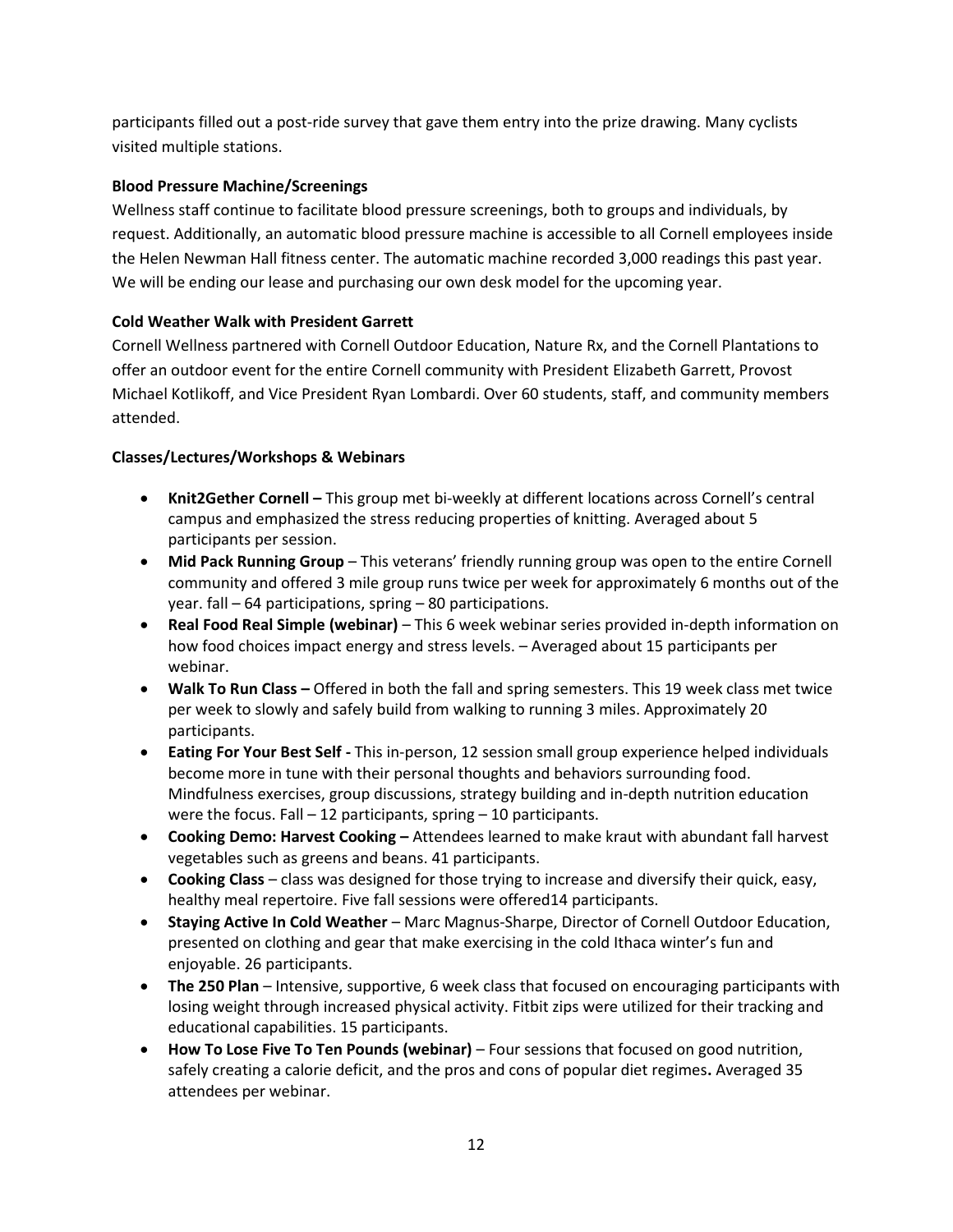- **Wine Pairing For A Memorable Thanksgiving Dinner** Participants joined Annemarie Morse, food and wine writer with a Masters in Enology (wine making), for a workshop on good wine picks for turkey day. This offering was part of the social wellness series. 20 participants.
- **Cooking With Wellness –** A series of 14 videos that covered a variety of cooking topics including fermented foods, easy dinners, healthy greens, and stir fry meals. Demos were presented to a live audience by Cornell Wellness staff Beth McKinney, RDN and Erin Harner, RDN. Live demos were recorded and broken up into 14 short videos.
	- o **Cooking Demo**: Fermented Foods 45 participants
	- o **Cooking Demo:** Easy Dinners 40 participants
	- o **Cooking Demo:** Healthy Greens 40 participants
	- o **Cooking Demo:** Stir Fry Meals 35 participants

#### **Spring Into Action: Make Movement Matter**

Cornell Wellness hosted another very successful annual movement contest which spanned 6 weeks and saw 688 employees participate. Employees self-selected individual movement goals from one of three categories: health, fitness, or performance. Each category had a target number of activity minutes to achieve per week. The contest was designed to encourage consistency in activity and reporting in throughout the weeks.

#### **Life Coaching**

Half-hour coaching sessions were offered to employees upon request. Wellness staff are trained as Intrinsic Coaches®. Throughout the year 47 people participated in the coaching sessions either in person or by telephone. That represented a 4% decrease in coaching sessions over the previous year.

#### **Run/Walk @ (To) Work/School Day**

This single day event, in which participants logged 2 miles by running or walking on a path of their choice at some point throughout the day, saw 206 employees complete the challenge and enter themselves into the prize drawing by way of survey. This was the third year Cornell Wellness and Cornell Transportation collaborated to host this fun day and we saw a 37% increase in participation from the previous year.

#### **Tobacco Cessation Options**

Wellness staff coordinated smoking cessation offerings which included one-on-one counseling, telecounseling, and group counseling upon request. 20 people consulted on smoking cessation. This represented a 667% increase.

#### **Work By Request By Departments– Lectures/Workshops/Cooking Demos**

Cornell Wellness staff worked to fulfill special requests from individual departments and units. These requests included selections from our new Educational Workshop certificate series, choices from the Department Specific offerings list, and specific tailored unit topics. Departments who requested these offerings are listed below.

- **AAD (NYC)** 2 lectures and individual wellness consultations
	- $\circ$  "Essentials Of Good Nutrition During The Word Day" 8 participants
	- o "Exercising When Your Schedule Is Nuts" 4 participants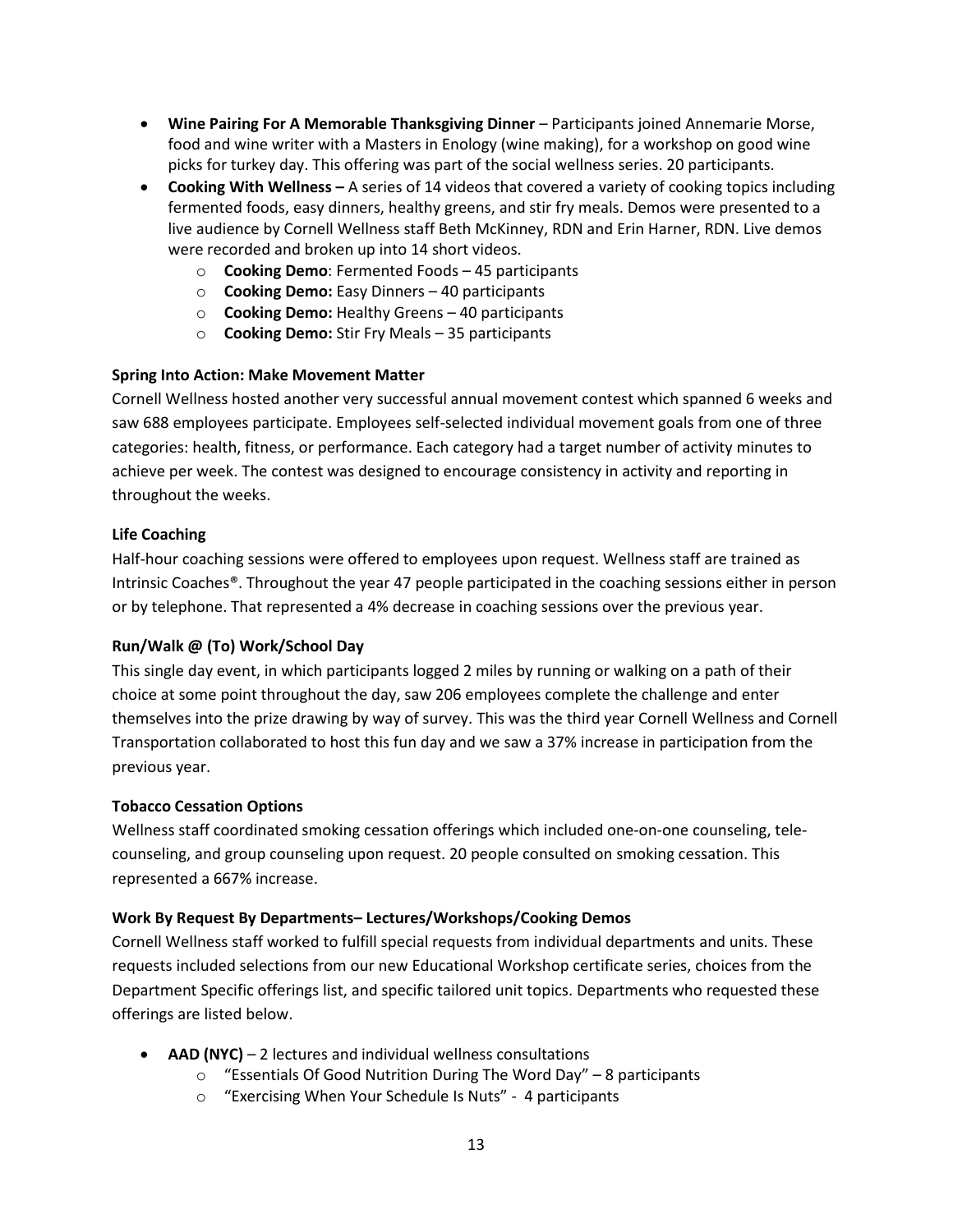- o Wellness consultations 3
- **Tech Campus (NYC)**  2 lectures and individual wellness consultations
	- $\circ$  "Essentials Of Good Nutrition During The Word Day" 6 participants
	- o "Exercising When Your Schedule Is Nuts" 0 participants
	- o Wellness consultations 4
- **ILR (NYC)** 2 lectures and individual wellness consultations
	- o "Essentials Of Good Nutrition During The Word Day" 8 participants
	- o "Exercising When Your Schedule Is Nuts" 8 participants
	- o Wellness consultations 4
- **The Station (Geneva)** 1 lecture, 1 cooking demo
	- o "What is Healthy Eating" 6 participants
	- o Cooking Demo "Quick Salads"– 15 participants
- **BTI** Desk Stretches Demo 30 participants
- **CALS**  Cooking Demo Healthy Breakfasts 12 participants
- **Computer Science**  Cooking Demo "Make-Ahead Breakfast" 13 participants
- **DFA (Bursar's)**  Cooking Demo "One Pot Meals" 18 participants
- **DFA (Procurement)** Cooking Demo "One Pot Meals" 13 participants
- **DFA – "Heart Health** Time Is Muscle" lecture, Dr. Stefek 17 participants
- **DFA**  Smoothie Making contest 25 participants
- **EHOB** "Effective Walking Meetings" lecture 10 participants
- **EHOB**  "Self-Management In Times Of Increased Stress & Desk Stretches" lecture 20 participants
- **EHOB**  Cooking Demo Leafy Greens 15 participants
- **Engineering**  "Taking Healthy Breaks At Work" 3 participants
- **Gannett**  "Smart Eating For Healthy Families" lecture 10 participants
- **HR (Workday group)**  Desk Stretches Demo 35 participants
- **Human Ecology** "Heart Health Time Is Muscle" lecture, Dr. Stefek 15 participants
- **Human Ecology**  "Taking Healthy Breaks At Work" lecture 11 participants
- **IPP**  "Smoking Cessation Tobacco Awareness" workshops (2) 5 participants; 8 participants
- **Library (Olin)**  Cooking Demo Healthy Breakfasts 6 participants
- **MVR**  CSA lecture "Local Food Opportunities", Avi Miner, CCE 15 participants
- **Seneca Place**  "Taking Healthy Breaks At Work" lecture 17 participants
- **Seneca Place**  "Exercising When Your Schedule Is Nuts" lecture 9 participants
- **University Communications**  Desk Stretches Demo 5 participants
- **Vet (Bacteriology)**  Strength Training & Stretching Exercises Demo 20 participants
- **Vet (Diagnostic)** Strength Training Exercises Demo 15 participants
- **Vet (Diagnostic)**  Dumbbell & Exercise Tubing Demo 12 participants
- **Vet (entire complex)** "Heart Health Time Is Muscle" lecture, Dr. Stefek 17 participants
- **Vet (entire complex)**  "Wellness Overview & Effective Walking Meetings" 10 participants

#### **Collaborations**

- **University Collaborations**
	- o Benefair Health Fair tabling
	- o Vet Gala Health Fair tabling
	- o BTI Health Fair tabling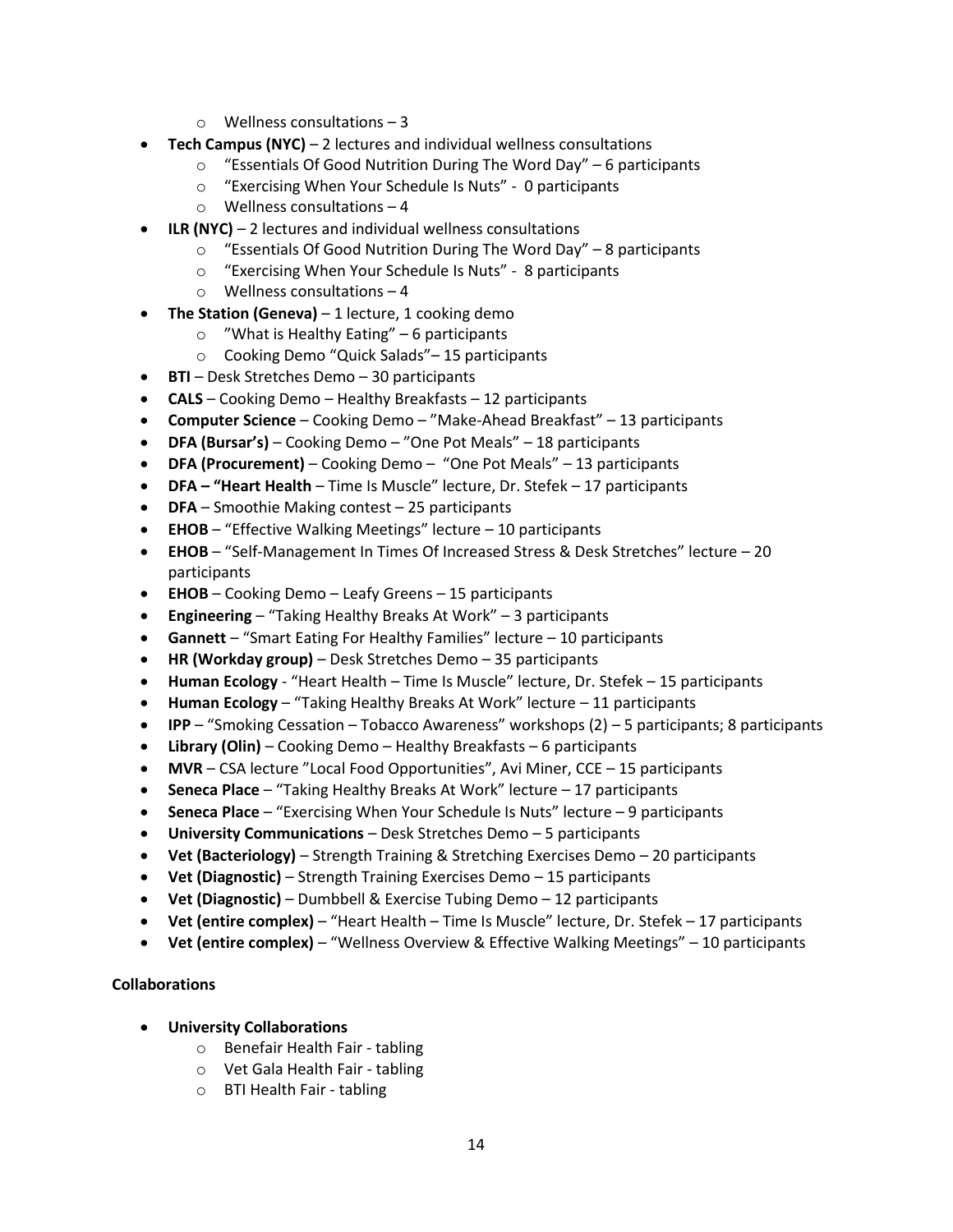- o The Station (Geneva) Health Fair tabling
- o Staff Development Day tabling and lecture
- o Cornell Police fitness testing

#### **Athletics Department Collaborations**

- o Reis Tennis Center discounted membership
- o Robert Trent Jones Cornell Golf Course golf lessons and discounted membership
- o Merrill Sailing center sailing lessons and discounted membership
- o Outdoor Education Wellness rock climbing class and discounted wall pass
- $\circ$  Cornell Lacrosse advertised blood drive
- **Community Collaborations**
	- $\circ$  The Ithaca Y and Island Health and Fitness. Promoted deal for employees to be able to utilize either of the facilities at reduced cost during Cornell's winter break period. The Ithaca Y is a new collaboration.

## **Professional Development/Committee Work/National Recognition**

Cornell Wellness valued the importance of continuing education for our staff members. Wellness core competencies include the abilities to listen, teach, coach, educate, and serve. Professional development kept our staff current on new trends, best practices and research as well as kept us connected with a network of colleagues nationwide. Below is a list of professional development completed by our staff this past fiscal year.

#### **Beth McKinney**

- Attended Food and Nutrition Conference and Expo, October, 2015
- Attended Wellness Summit, Binghamton, NY, May 2016
- CPR/AED/First Aid recertification

#### **Kerry Howell**

- Attended Escape Fitness Functional Equipment training, August 2015
- Attended TRX training, October 2015
- Presented at Wellness Summit, Binghamton, NY, May 2016
- Completed 6 credits towards Associates degree in Nutrition, DTR, Central Arizona College
- CPR/AED/First Aid recertification

#### **Ruth Merle-Doyle**

- Attended Escape Fitness Functional Equipment training, August 2015
- Attended TRX training, October 2015
- Presented at Wellness Summit, Binghamton, NY, May 2016
- CPR/AED/First Aid recertification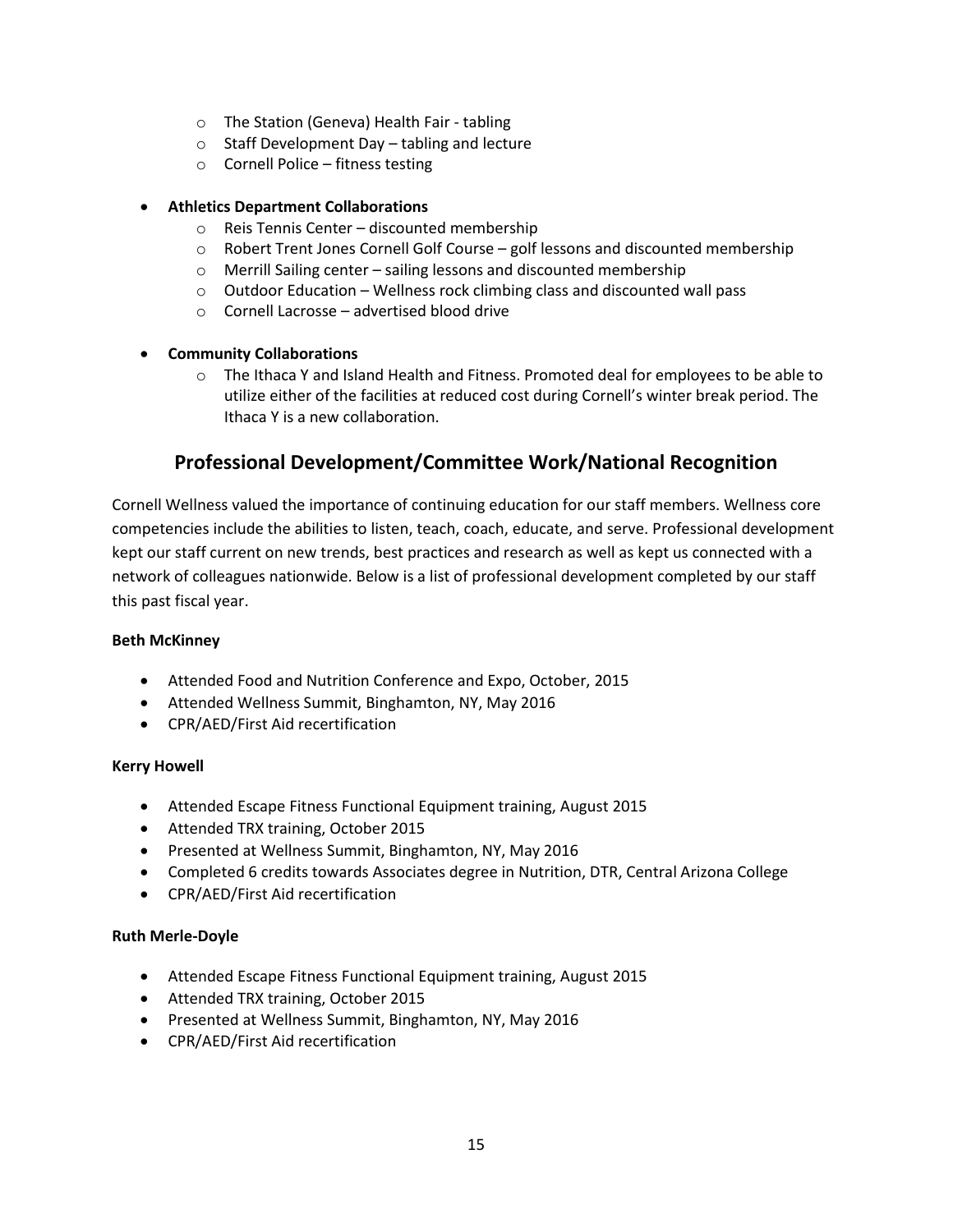#### **Jenn Bennett**

- Fitness certifications including: Escape Fitness, TRX, TRX for Active Aging, Barre Above, Shockwave
- American Red Cross First Aid/ CPR/AED Instructor Recertification, Lifeguard Recertification, Water Safety Instructor Certification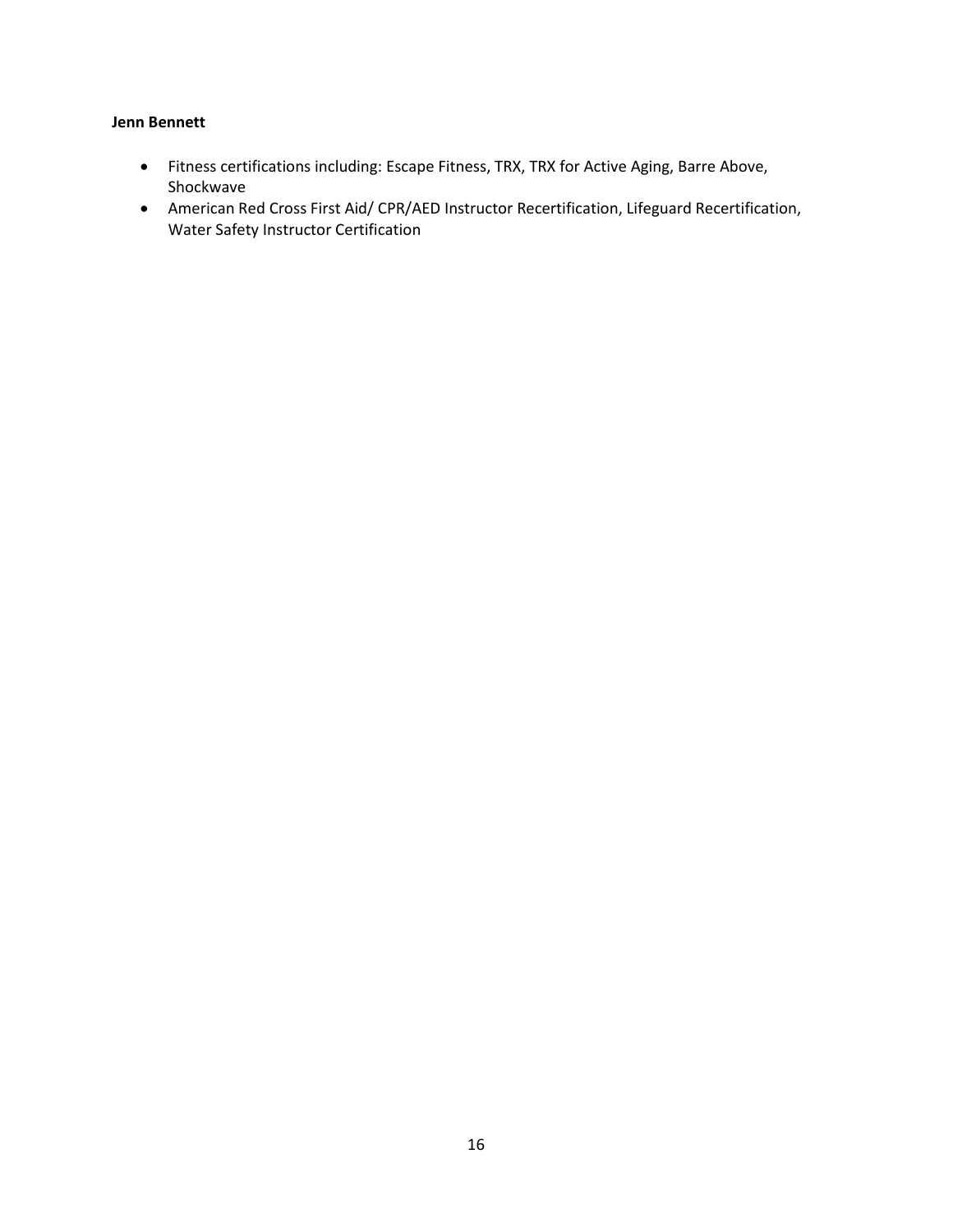## **Appendix A**

## **Demographic Data FY 2015-2016**

|                                  | <b>Wellness</b> |            | <b>Cornell</b>    |            |
|----------------------------------|-----------------|------------|-------------------|------------|
|                                  | Program         |            | <b>University</b> |            |
|                                  | <b>Number</b>   | Percentage | <b>Number</b>     | Percentage |
|                                  |                 | %          |                   | %          |
| American Indian/Alaskan          | 6               | 0.18%      | 26                | 0.22%      |
| <b>Native</b>                    |                 |            |                   |            |
| <b>Asian</b>                     | 340             | 9.93%      | 1228              | 10.29%     |
| <b>Black or African American</b> | 126             | 3.68%      | 395               | 3.31%      |
| Hispanic/Latino                  | 120             | 3.51%      | 374               | 3.13%      |
| <b>Multi-Racial</b>              |                 |            |                   |            |
| <b>Native Hawaiian/Oth Pac</b>   | 5               | 0.15%      | 15                | 0.13%      |
| <b>Island</b>                    |                 |            |                   |            |
| <b>Not Specified</b>             | 17              | 0.50%      | 117               | 0.98%      |
| White                            | 2809            | 82.06%     | 9784              | 81.95%     |
|                                  |                 |            |                   |            |
| <b>Endowed</b>                   | 2667            | 77.91%     | 8105              | 67.89%     |
| <b>Contract College</b>          | 756             | 22.09%     | 3834              | 32.11%     |
|                                  |                 |            |                   |            |
| <b>Exempt</b>                    | 2362            | 69.00%     | 7197              | 60.28%     |
| Nonexempt                        | 1061            | 31.00%     | 4742              | 39.72%     |
|                                  |                 |            |                   |            |
| <b>Female</b>                    | 1940            | 56.68%     | 5955              | 49.88%     |
| <b>Male</b>                      | 1482            | 43.30%     | 5980              | 50.09%     |
| Other                            | $\mathbf{1}$    | 0.03%      | 4                 | 0.03%      |
|                                  |                 |            |                   |            |
| <b>Faculty</b>                   | 464             | 11.37%     | 1610              | 13.49%     |
| <b>Non-Faculty Academic</b>      | 627             | 15.36%     | 2321              | 19.44%     |
| <b>Retiree</b>                   | 280             | 6.86%      |                   |            |
| <b>Staff</b>                     | 2090            | 51.21%     | 6696              | 56.09%     |
| <b>Union</b>                     | 240             | 5.88%      | 1312              | 10.99%     |
| <b>Spouses/Partners</b>          | 380             | 9.31%      |                   |            |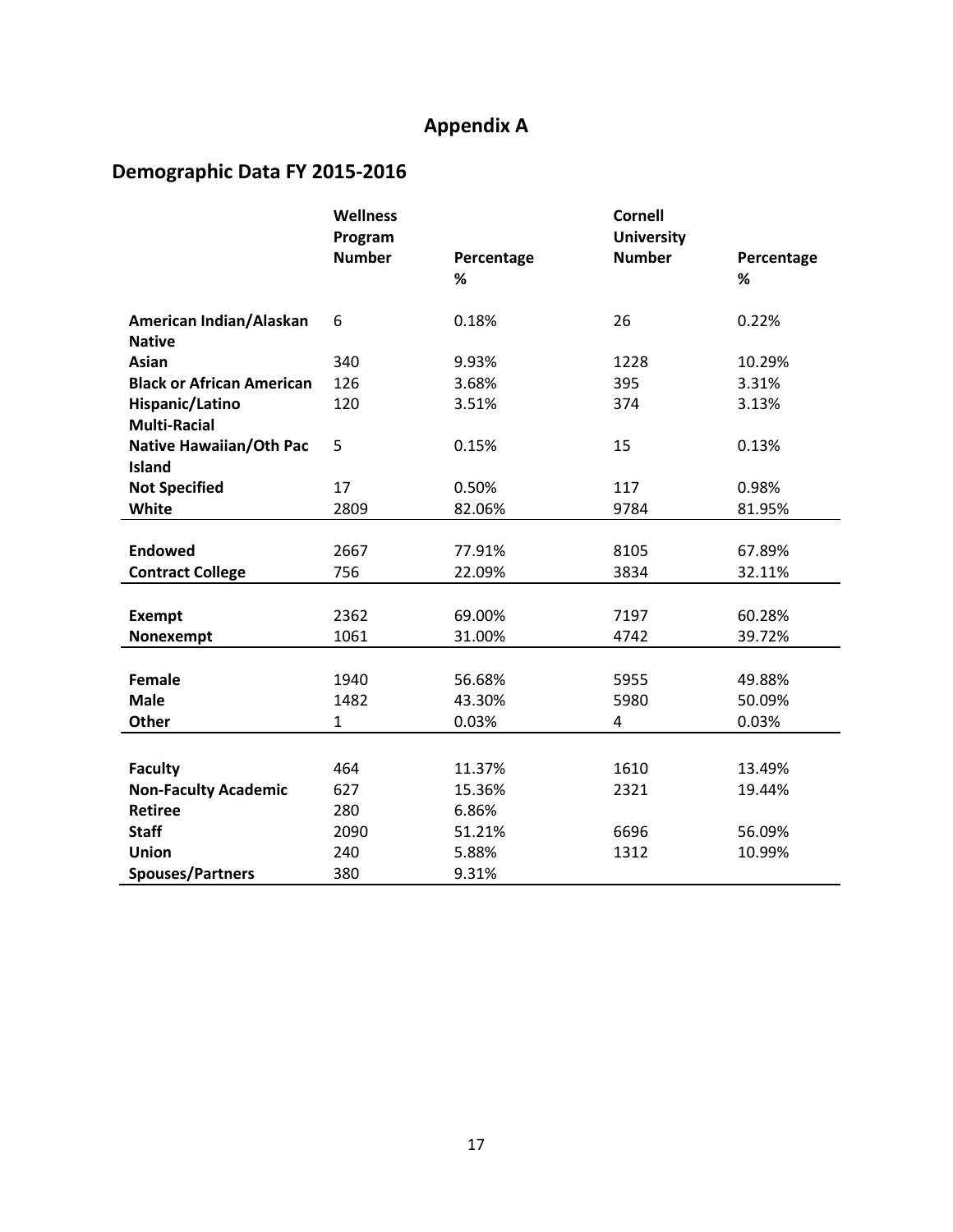## **Appendix B**

## **Medical Data - Cornell Benefits Office – FY 2015-2016**

Please note when comparing to previous fiscal year medical data: You will notice a big difference in the lifestyle-related spending and affected patients compared with past years. This change occurred due to a clarification from Truven Health Analytics in the correct interpretation of the lifestyle field in the reporting database.

#### **Lifestyle Conditions: Definition and Interpretation**

Research shows that people with certain lifestyle risks are statistically more likely to have certain conditions. The purpose of the lifestyle conditions dimension in the Truven Health Analytics database is to show the financial burden of the conditions in the endowed Cornell population that have an association with the one or more of the following 10 modifiable risk factors: obesity, lack of physical activity, tobacco use, alcohol use, poor nutrition practice, noncontrolled lipids, noncontrolled hypertension, excessive sun exposure, stress/anxiety/depression and unsafe sexual behavior.

One may interpret the results of this report as follows: Cornell is spending approximately \$10.1 million on certain diagnoses that have been shown to be associated to some degree with at least one of the modifiable risk factors shown above.

The report is not saying that future money spent on these conditions could be prevented if only people reversed their modifiable risk factors. That perspective would assume a direct causal relationship between the risk factors and the prevalence of these conditions, and the report should not be interpreted as such. Furthermore, wellness programming should not be expected to achieve total reversal of all harmful lifestyle factors among all individuals with those factors.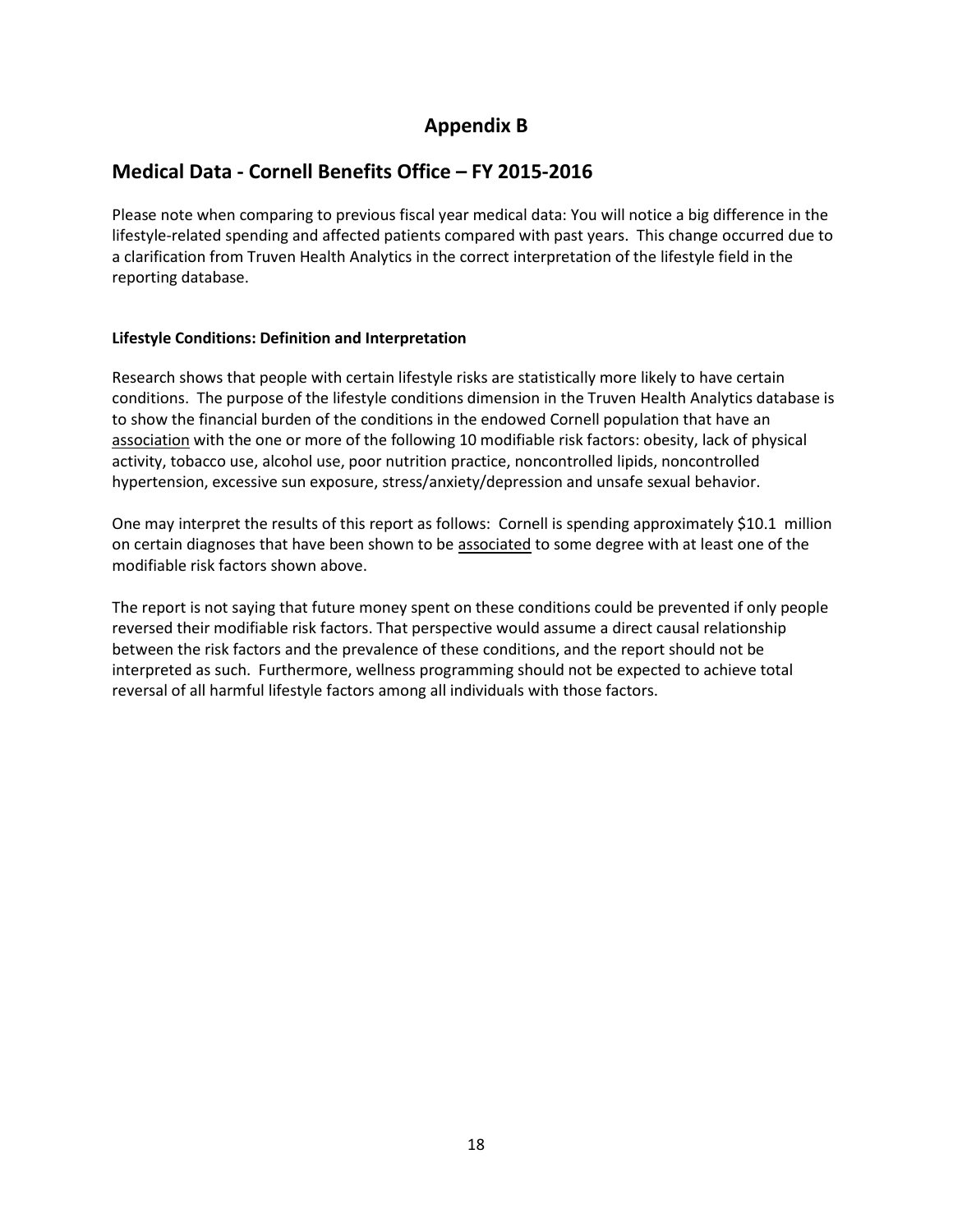

NOTE: Total medical spending (excluding prescription drugs) on all lifestyle related conditions was \$10,121,356 in CY2015, incurred by a total of 4,085 patients.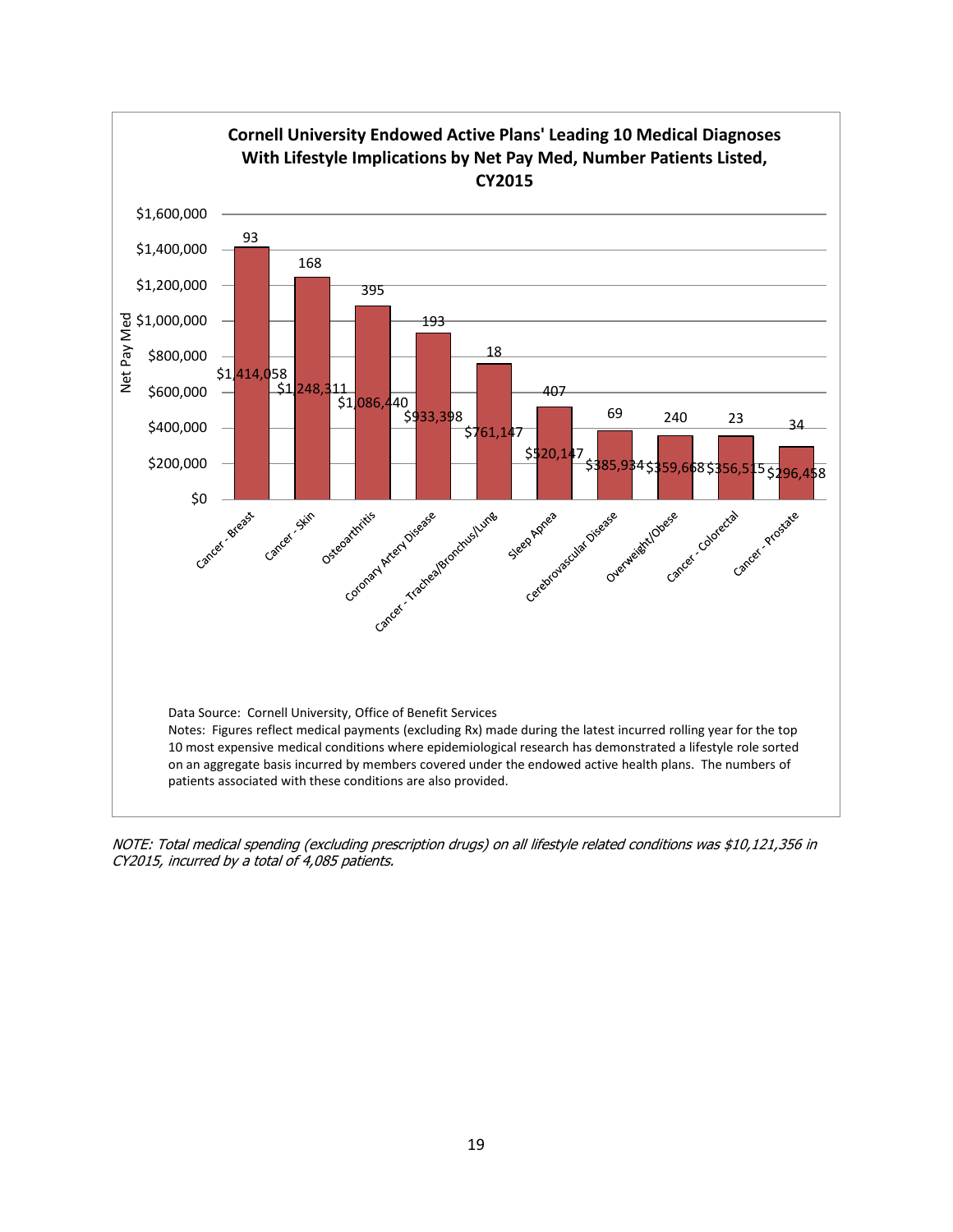

NOTE: Total medical spending (excluding prescription drugs) on all lifestyle related conditions was \$10,121,356 in CY2015, incurred by a total of 4,085 patients.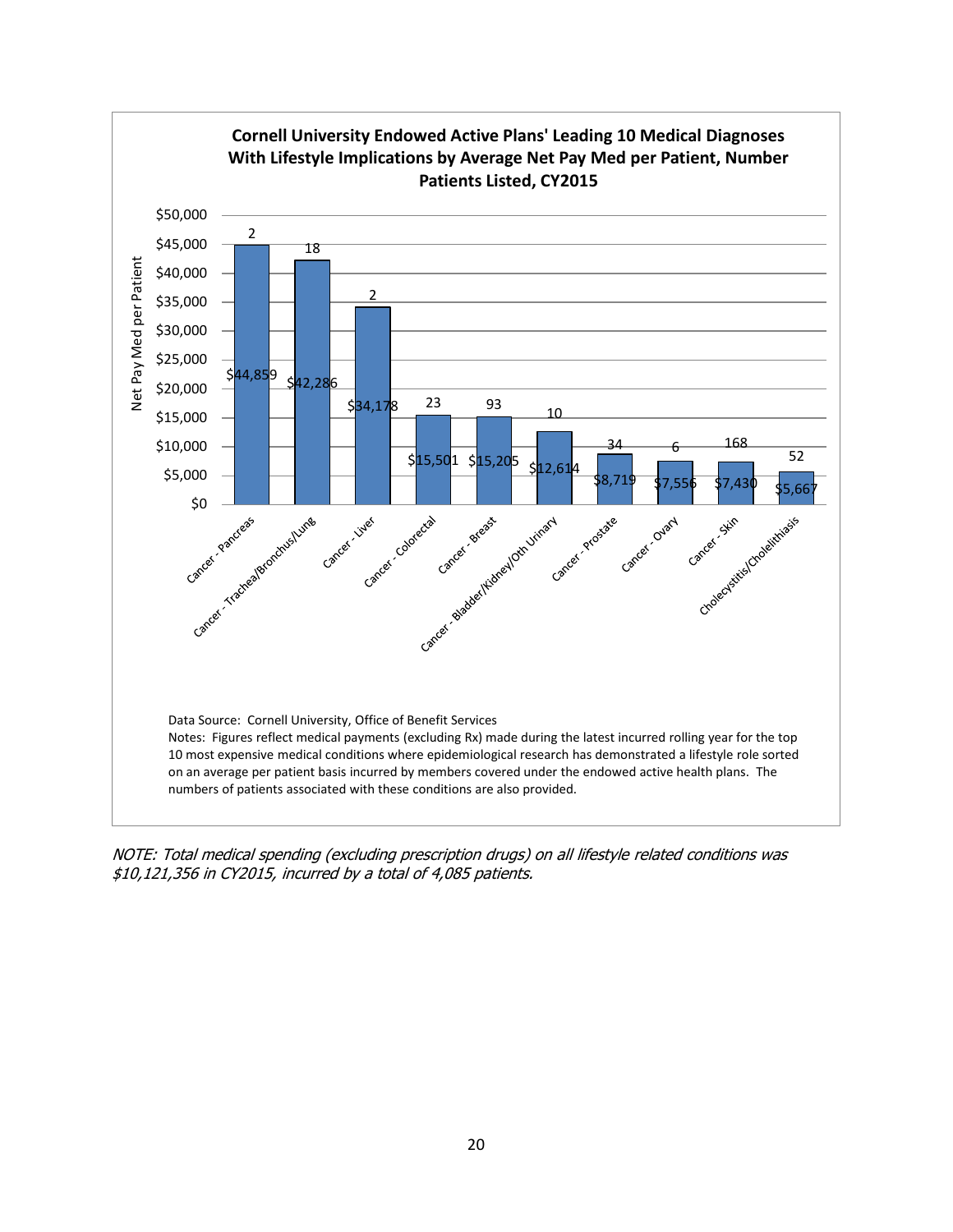| <b>Clinical Condition</b>                                                                                                               |       | Patients                   | Net Pay<br>Med                                                             | Net Pay Med<br>per Pat                                      |
|-----------------------------------------------------------------------------------------------------------------------------------------|-------|----------------------------|----------------------------------------------------------------------------|-------------------------------------------------------------|
| Lipid Metabolism Disorders                                                                                                              | 911   |                            | \$186,700                                                                  | \$205                                                       |
| Hypertension                                                                                                                            | 869   |                            | \$261,828                                                                  | \$301                                                       |
| Bronchitis, Acute                                                                                                                       | 486   |                            | \$65,345                                                                   | \$134                                                       |
| Asthma                                                                                                                                  | 441   |                            | \$160,529                                                                  | \$364                                                       |
| <b>Diabetes</b>                                                                                                                         | 438   |                            | \$293,956                                                                  | \$671                                                       |
| Sleep Apnea                                                                                                                             | 407   |                            | \$520,147                                                                  | \$1,278                                                     |
| Osteoarthritis                                                                                                                          | 395   |                            | \$1,086,440                                                                | \$2,750                                                     |
| <b>Malnutrition/Nutritional Disorders</b>                                                                                               | 264   |                            | \$59,640                                                                   | \$226                                                       |
| Overweight/Obese                                                                                                                        | 240   |                            | \$359,668                                                                  | \$1,499                                                     |
| <b>COPD</b>                                                                                                                             | 224   |                            | \$85,299                                                                   | \$381                                                       |
| <b>Coronary Artery Disease</b>                                                                                                          | 193   |                            | \$933,398                                                                  | \$4,836                                                     |
| Cancer - Skin                                                                                                                           | 168   |                            | \$1,248,311                                                                | \$7,430                                                     |
| Pneumonia                                                                                                                               | 152   |                            | \$226,133                                                                  | \$1,488                                                     |
| Constipation                                                                                                                            | 111   |                            | \$58,927                                                                   | \$531                                                       |
| <b>Oral Disease</b><br>Cancer - Breast<br>Venous Embolism/Thrombosis<br>Cerebrovascular Disease<br><b>Alcohol Abuse</b><br>Osteoporosis | 106   | 93<br>78<br>69<br>68<br>64 | \$76,555<br>\$1,414,058<br>\$172,726<br>\$385,934<br>\$179,393<br>\$24,374 | \$722<br>\$15,205<br>\$2,214<br>\$5,593<br>\$2,638<br>\$381 |
| <b>Top 20 Conditions</b>                                                                                                                | 3,932 |                            | \$7,799,360                                                                | \$1,984                                                     |
| <b>Total Lifestyle Conditions</b><br>Percentage of Total Lifestyle<br>Conditions                                                        | 4,085 | 96.3%                      | \$10,121,556<br>77.1%                                                      | \$2,478                                                     |
| Top 20 Lifestyle as % of All Conditions                                                                                                 |       | 30.5%                      | 14.4%                                                                      |                                                             |

#### **Active Plans' 20 Leading Medical Conditions With Lifestyle Implications Sorted by Number of Patients, With Medical Net Payment Listed, CY2015**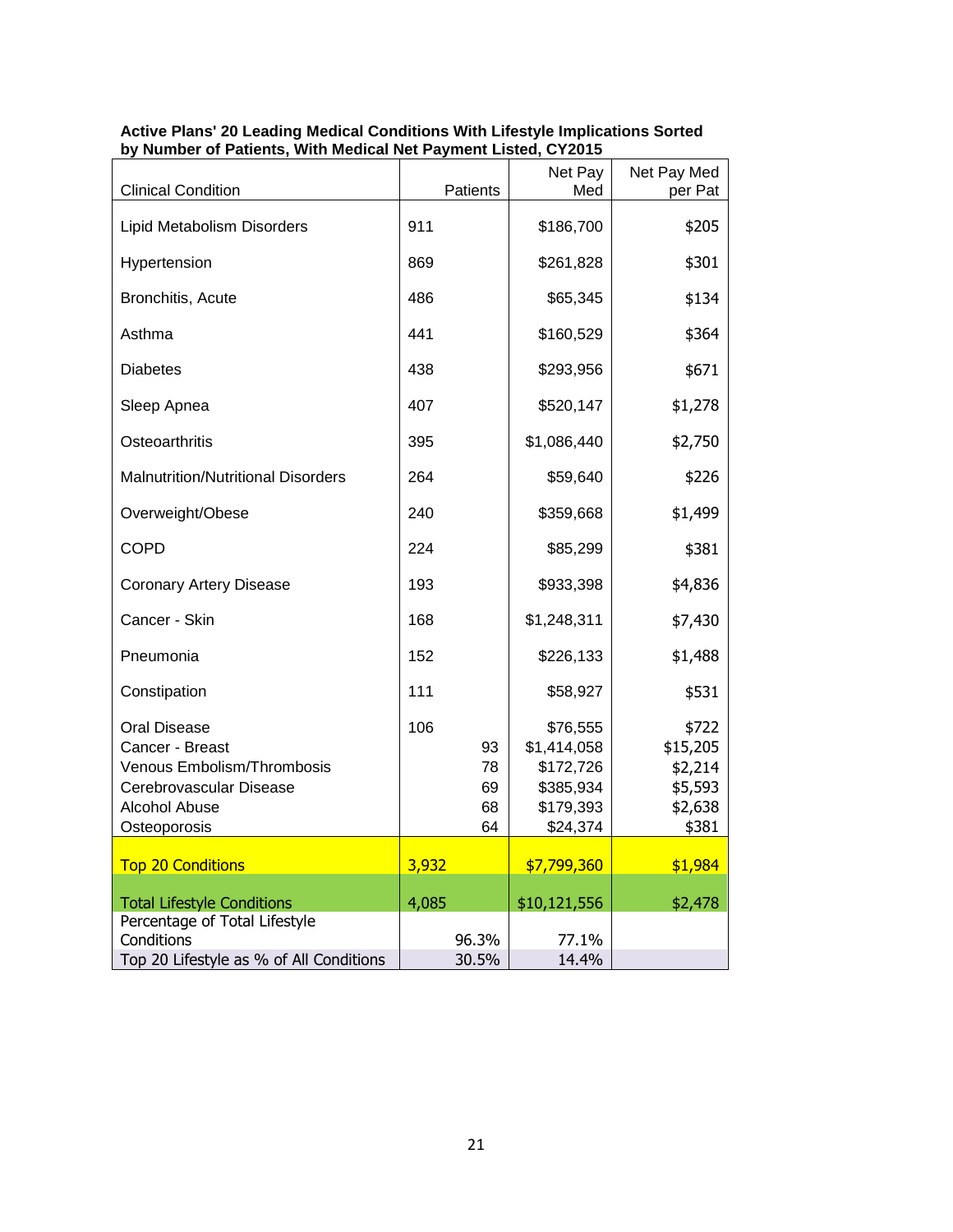| <b>Therapeutic Class</b>               | <b>Scripts</b> | Net Pay Rx   | Patients |
|----------------------------------------|----------------|--------------|----------|
| Antibiot, Penicillins                  | 3,114          | \$10,626     | 2,206    |
| Psychother, Antidepressants            | 11,901         | \$372,050    | 1,833    |
| Adrenals & Comb, NEC                   | 3,509          | \$567,691    | 1,474    |
| Analg/Antipyr, Opiate Agonists         | 3,517          | \$183,061    | 1,437    |
| Antibiot, Erythromycn&Macrolid         | 1,768          | \$18,531     | 1,394    |
| Sympathomimetic Agents, NEC            | 2,227          | \$194,198    | 1,273    |
| Antihyperlipidemic Drugs, NEC          | 6,970          | \$437,263    | 1,260    |
| Analg/Antipyr, Nonstr/Antiinflm        | 2,394          | \$81,948     | 1,237    |
| Antiinflam Agents EENT, NEC            | 2,487          | \$207,636    | 1,190    |
| <b>Gastrointestinal Drug Misc, NEC</b> | 4,732          | \$560,618    | 1,088    |
| Antiinflam S/MM Agnts&Comb NEC         | 1,343          | \$167,338    | 851      |
| Contraceptive, Oral Comb, NEC          | 5,573          | \$238,234    | 770      |
| Antibiot, Cephalosporin & Rel.         | 902            | \$12,008     | 746      |
| Thy/Antithy, Thyroid/Hormones          | 5,065          | \$36,830     | 724      |
| Cardiac, ACE Inhibitors                | 4,288          | \$8,898      | 723      |
| Cardiac, Beta Blockers                 | 4,018          | \$66,744     | 701      |
| Antibiot, Tetracyclines                | 1,189          | \$126,489    | 692      |
| ASH, Benzodiazepines                   | 1,642          | \$8,721      | 686      |
| Antivirals, NEC                        | 1,571          | \$1,018,628  | 680      |
| Quinolones, NEC                        | 865            | \$4,747      | 670      |
| <b>Top 20 Drug Categories</b>          | 69,075         | \$4,322,258  | 8,273    |
| <b>Total Drug Categories</b>           | 124,256        | \$14,648,099 | 9,613    |
| Percentage of Total Drug Categories    | 55.6%          | 29.5%        | 86.1%    |

#### **Active Plans' 20 Leading Drug Categories Sorted by Number of Patients, With Scripts & Rx Net Payment Listed, CY2015**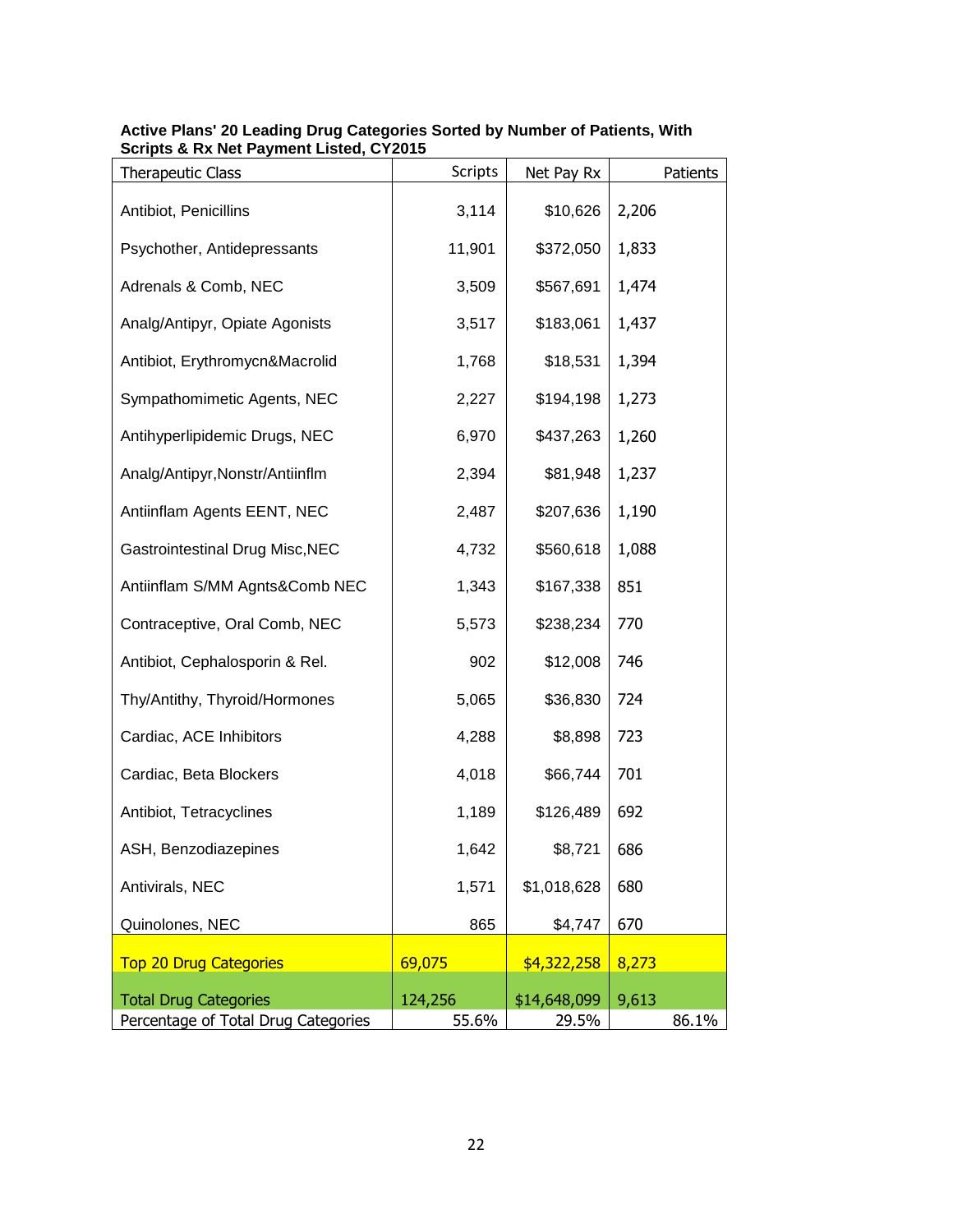| <b>Therapeutic Class</b>                                    | <b>Scripts</b> | Net Pay Rx             |       | Patients |
|-------------------------------------------------------------|----------------|------------------------|-------|----------|
| <b>Biological Response Modifiers</b>                        | 114            | \$1,344,965            |       | 23       |
| Immunosuppressants, NEC                                     | 411            | \$1,182,604            |       | 69       |
| Antivirals, NEC                                             | 1,571          | \$1,018,628            | 680   |          |
| Antidiabetic Agents, Insulins<br>Molecular Targeted Therapy | 977<br>57      | \$757,400<br>\$636,717 | 155   | 10       |
| Antidiabetic Agents, Misc                                   | 2,879          | \$571,049              | 443   |          |
| Adrenals & Comb, NEC                                        | 3,509          | \$567,691              | 1,474 |          |
| <b>Gastrointestinal Drug Misc, NEC</b>                      | 4,732          | \$560,618              | 1,088 |          |
| Stimulant, Amphetamine Type                                 | 2,807          | \$437,307              | 409   |          |
| Antihyperlipidemic Drugs, NEC                               | 6,970          | \$437,263              | 1,260 |          |
| Psychother, Antidepressants                                 | 11,901         | \$372,050              | 1,833 |          |
| Phosphodiesterase Inhibitors                                | 980            | \$332,520              | 313   |          |
| Psychother, Tranq/Antipsychotic                             | 939            | \$308,755              | 141   |          |
| CNS Agents, Misc.<br>Gonadotropins, NEC                     | 795<br>105     | \$259,241<br>\$255,093 | 124   | 27       |
| Coag/Anticoag, Anticoagulants                               | 956            | \$242,382              | 174   |          |
| Contraceptive, Oral Comb, NEC                               | 5,573          | \$238,234              | 770   |          |
| Antiinf S/MM, Antifungal & Comb                             | 1,179          | \$235,125              | 603   |          |
| Estrogens & Comb, NEC                                       | 1,776          | \$230,861              | 356   |          |
| Antiinflam Agents EENT, NEC                                 | 2,487          | \$207,636              | 1,190 |          |
| <b>Top 20 Drug Categories</b>                               | 50,718         | \$10,196,139           | 6,243 |          |
| <b>Total Drug Categories</b>                                | 124,256        | \$14,648,099           | 9,613 |          |
| Percentage of Total Drug Categories                         | 40.8%          | 69.6%                  |       | 64.9%    |

#### **Active Plans' 20 Leading Drug Categories Sorted by Rx Net Payment, With Scripts & Number of Patients Listed, CY2015**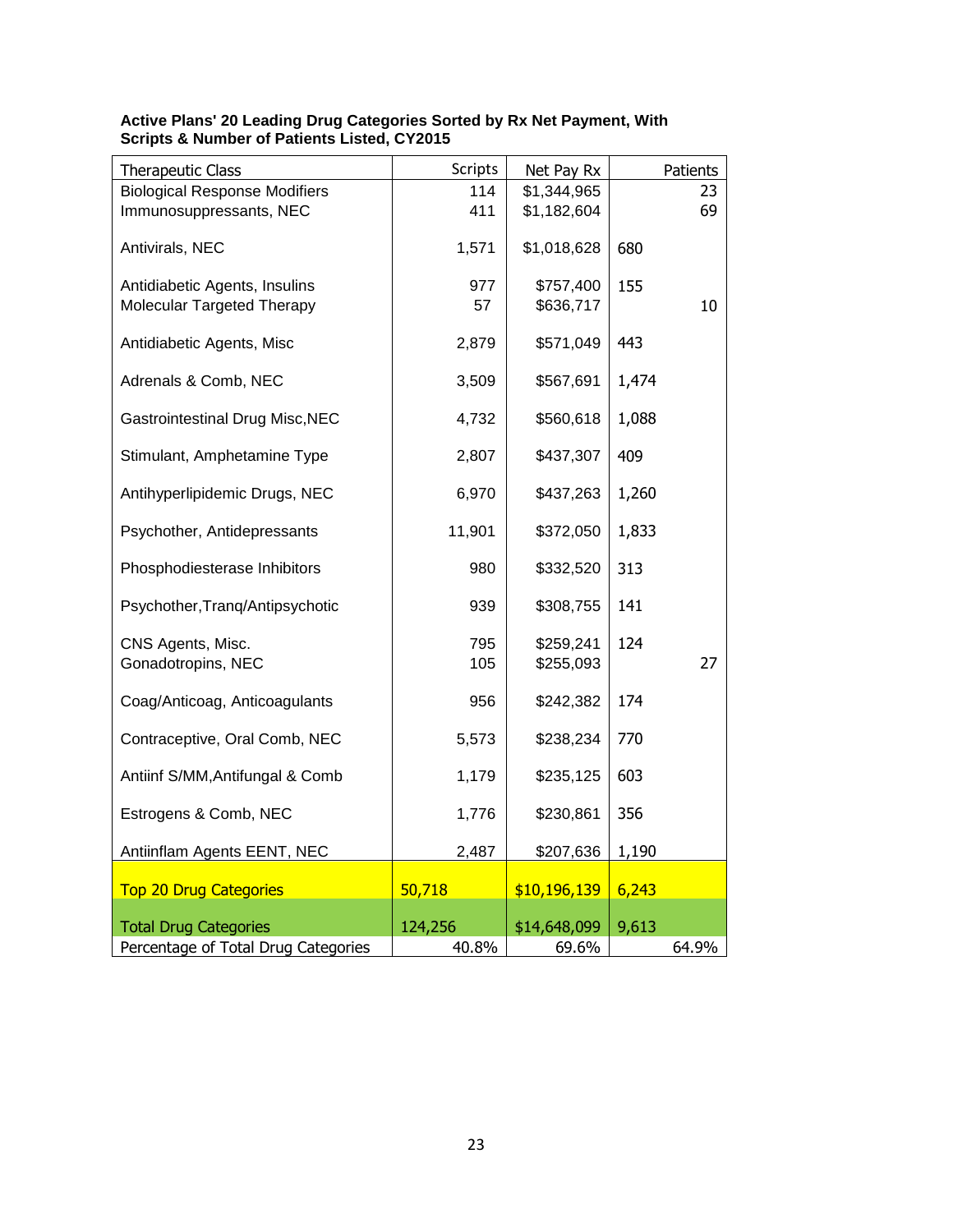## **Appendix C**

## **Wellness Advisory Committee**

#### **Advisory Committee Meeting Notes From December 4, 2015**

**Attendees:** Kerry, Annemarie, Lynda, Kathy, Trey, Chris, Bruce, Stephen, Erin, Leslie, Beth, Heather, Clara, Gina, James, Jennifer, Sarah, Diane, Kimberly, Chris, Jen, Carrie, Stefana, Mary, Shawna, Mark, Ruth, Lorrie, TJ, Melissa, Janice, Andrea

**Intro:** You are Cornell Wellness' eyes and ears across the Cornell campuses to let us know what you and your colleagues are wanting.

A warm and sincere thank you for the time you are volunteering to serve on this committee

The Advisory Committee is intentionally made up of a diverse group of people. When we say diversity we are referring to: union employees, statutory employees, endowed employees, faculty, staff, retiree, spouses, partners, on central campus, off central campus, socioeconomic, age, race, ethnicity, representatives from colleague network groups.

#### **Report Out: Update On Cornell University Wellness Program Re-Branding Project**

- Serve staff, faculty, spouses/partners in the areas of fitness, nutrition, and well-being. We serve both members and non-members. Wellness is more than the fitness centers and facilities.
- History leading to Re-Branding: The University sent out an employee climate survey to all employees in 2012. Questions had to do with several topics including engagement, workload, supervisor feedback, recognition. Wellness came up in the survey results and specifically feedback was given on the inequality of access to services and programs (ex. some employees are allowed release time to participate, some are allowed flex time, and some cannot use either). A committee was formed to come up with a solution to this problem. The committee submitted a proposal to the President's office for 90 minutes per week of release time to be available to all employees to participate in Wellness activities. The proposal was brought to the Deans and it was rejected on the basis of financial implications to units, and the difficulty of trying to manage this policy with employees that have such broad and differed work appointments and job descriptions. When the official response from leadership came back on the proposal, leadership encouraged units to continue offering what they already offer (release/flex time for Wellness) and supported units who did not offer something to raise the bar towards offering something. However, instead of this happening, there are now several colleges that did offer release and/or flex time, that now no longer offer what they did to their employees. Now the standard is for many departments to offer flex time if anything at all.
- There is still a Guideline for flex/release time requests for Wellness activities. This document resides on the Cornell Wellness website. Employees can use this guideline to request time for participating in Wellness activities from their supervisor.
- Re-Branding 2015 (launched in September):
	- o Changed our named from Wellness Program to Cornell Wellness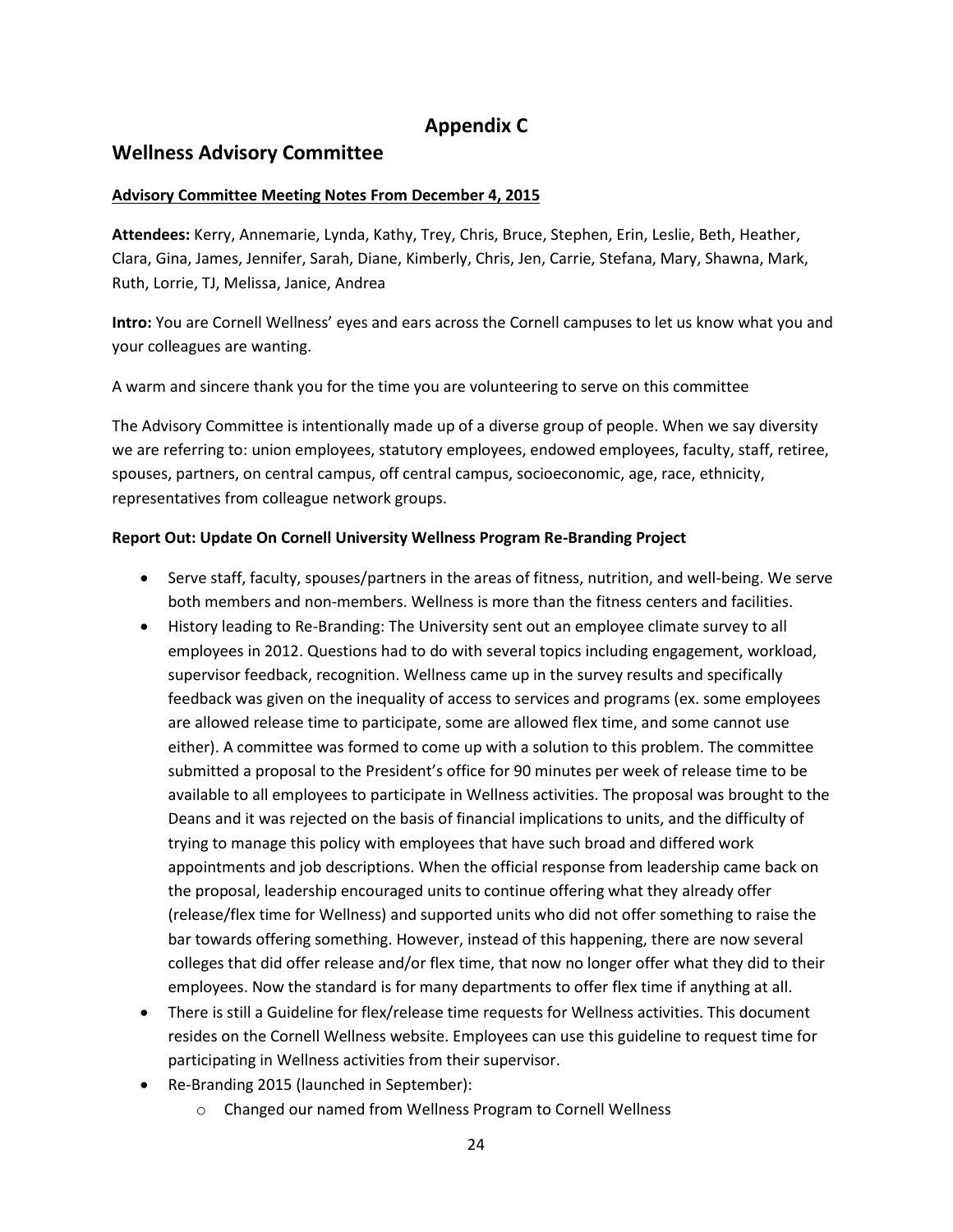- $\circ$  Every employee can now access free Wellness consultations (no membership needed)
- o Visually minimized the fitness center and facility component on our website
- o Changed the name of membership from Wellness Program membership to Recreation membership
- o Emphasized on our website the offerings Cornell Wellness provides to Departments and Individuals (no membership needed). Offerings now include 15-30 min. Department **Trainings**
- o Promoted that our staff will travel to locations outside of Helen Newman, Teagle, Noyes, and Appel. "We'll come to you and your department to offer wellness consultations, workshops, and programs"
- $\circ$  We continue to provide the same offerings and services to our members that we always have

#### **Advisory Committee comments/questions after Re-Branding Update**

- Building care employees Are they all part of the endowed health insurance plan? I see a lot of unhealthy behaviors within that group of employees (ex. smoking)
- Building Care and Dining supervisors do not allow time for activities that would improve health and well-being. Two of the most mistreated employee groups on campus
- From a financial aspect, people who are not allowed time to take care of themselves, or who do not take care of their health, have a negative financial impact on University health care costs which impacts every employee. Framing it in this context may help you gain support for change at the University
- Harvard study For every \$1 spent on Wellness, medical costs drop by \$3
- Aetna CPHL free Recreation membership. Same benefit not available to statutory employees, only endowed employees have this option
- Sounds like change needs to happen at the supervisor level
- If medical costs for employees in a certain department come out of that specific department's budget, instead of being lumped all together into one big University budget, would this create change among departments that are least supportive of employees participating in Wellness?
- Statler custodial employees participate every morning in exercises
- Do Cornell Wellness' services extend to non-central campus employees?

#### **Focus Group Discussion Topics**

- What health topics would you like to have more information on?
- What workshops/in person demonstrations would you like to see offered?
- When you hear the words wellness program, what services come to mind that the program would offer/provide?
- When you or your colleagues talk about Cornell Wellness, what things come up in conversation?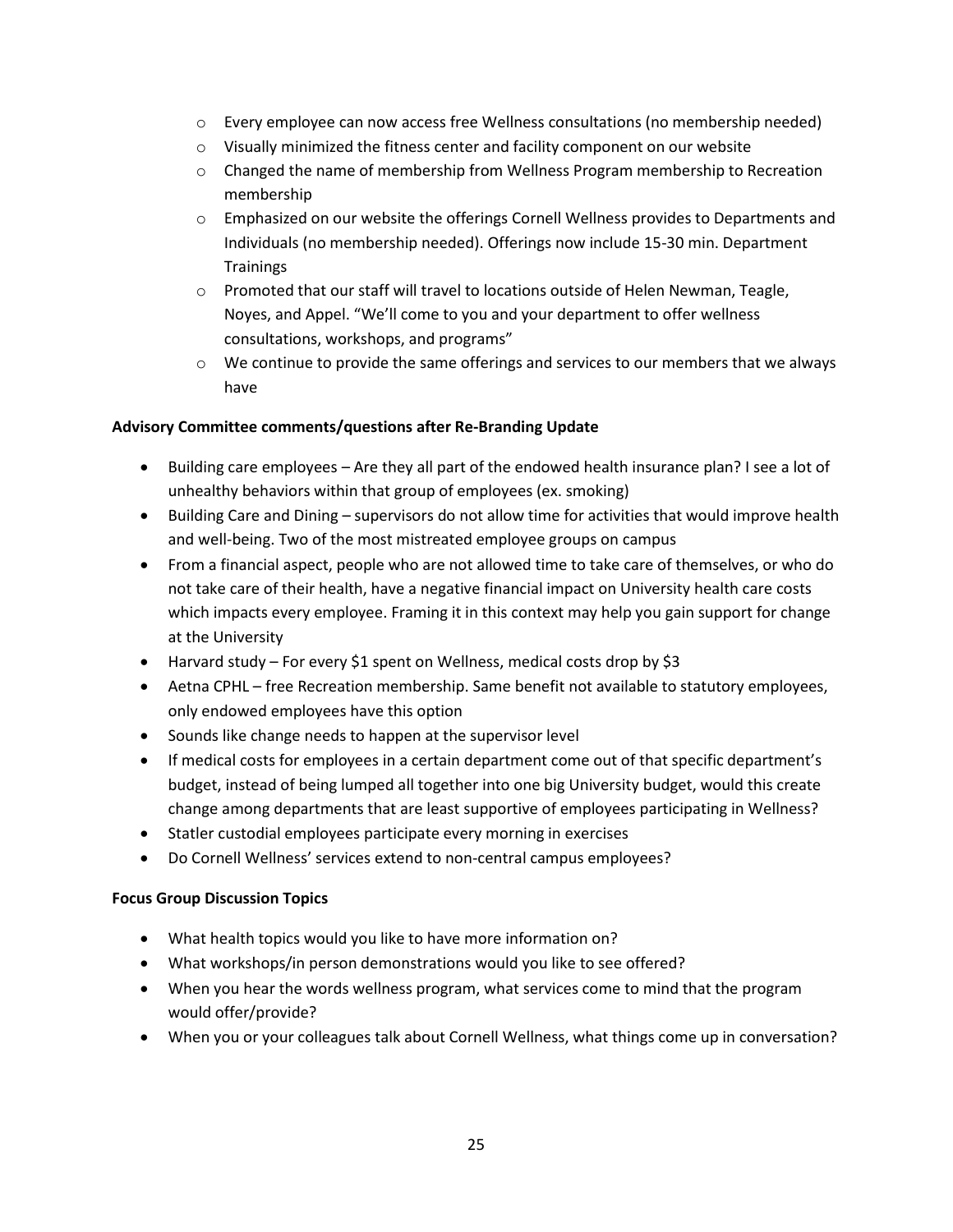#### **Thoughts That Emerged During Meeting - From Focus Group Discussions**

#### **By Topic:**

#### **Social activities/Connecting people**

- More social activities especially for people who are new to Cornell
- Social above and beyond fitness. Giving opportunities for just interacting with others
- Special interest groups (SIGs) or list servs– these people like to run marathons, these people like to bike, these people like to xyz, meet up to walk, what nutrition might be good for runners, etc.
- List serv for social interaction, sent out to entire campus, opt in choice, avenue for people to connect to one another for activity ex. I'm walking down to the commons, anyone want to join me? Maybe a Facebook Page for this too?
- More concrete and easy way (platform APP/Facebook) to create group activities to invite others to ex. walk around Beebe Lake invite
- $\bullet$  "Wellness w/ a buddy" brief dive into wellness
- A way (platform) for people to share healthy choices they have made with other people for support/motivation
- Create a way to network with other people Wellness Fair

#### **Apps/Routes/Mobile fitness**

- Great if there were route APPs. I have this amount of time, what routes can I do?
- We would like to see these at home options offered: trainers on demand, circuit playlists available with workouts listed, Spotify sharing list
- Fitness tracking via card swipe

#### **Aging healthfully**

- Aging strategy ex. my mother isn't aging well and I want to prevent that for me
- Aging strategy before get old I see a lot of offerings for people who are older and who have chronic health conditions but not offerings for people who are middle aged without chronic conditions who are looking to prevent them
- Nutrition specific advice for aging well
- People may not know that certain specific health problems and programming concern them. May be necessary to start from the fear end

#### **Nutrition**

- Nutrition specific advice for aging well
- How to prepare healthy meals if you are a single parent with a busy life
- Streamlining healthy meals, preparing full meals, food accessibility options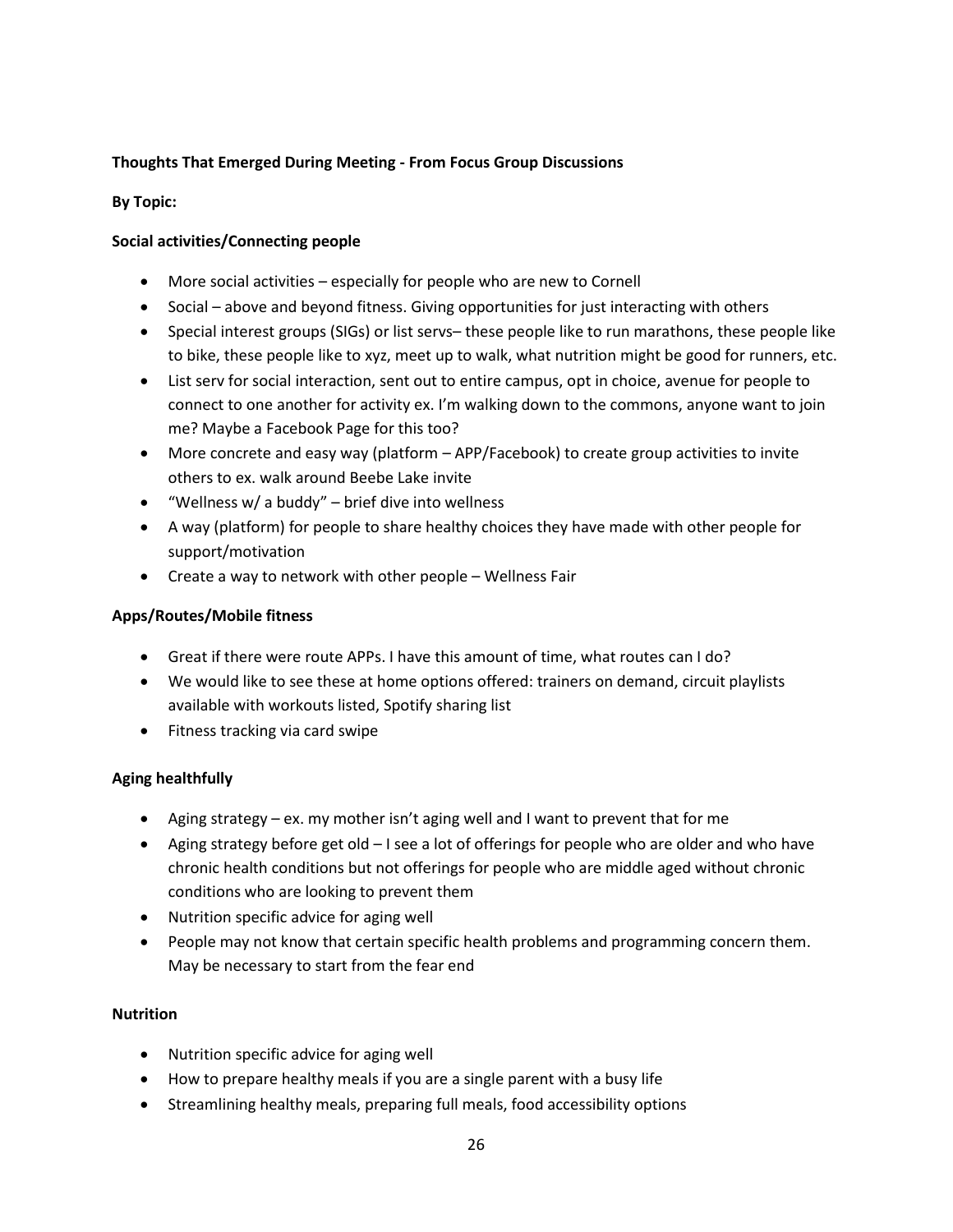- Recipes for how to incorporate fruits and vegetables into your diet
- Like to have more information on processed-free clean eating (and local resources related to this type of lifestyle)

#### **Health tests/Increase awareness**

- Mobile health testing unit comes to campus: mammography, BP may help to get people to test "positive peer pressure" – friend is going – may help with people who cannot get transportation or time to get to Doctor's office for testing
- People may not know that certain specific health problems and programming concern them. May be necessary to start from the fear end
- Have an aging campus if you offer these tests, I'd better go educate so that people feel this way
- Annual wellness visit make it easier
- Weekly Update send out to entire campus. People not in program may benefit even more from newsletter than members. If you want to be known outside of fitness center members, then need to send Update to non-members. Doesn't cost you any more

#### **Children/Family**

- More for children and families
- How to prepare healthy meals if you are a single parent with a busy life

#### **Participation/Release & flex time/Campus climate**

- Disparity between exempt and non-exempt, the issue of lack of time even if given permission to participate during work day, people who work at EHP and Seneca Place and the challenges they have
- Targeted classes specifically for departments whose employees have little or no flex/release time
- Time and safety these are concerns for exercisers

#### **Group fitness**

- More classes at different times of the day: early, evenings, weekends
- Being in a class and not competing with 20 year olds. We understand inclusion but want a class where people are moving at our speed
- Targeting classes for staff offered before and after work. If classes targeted towards staff, staff would feel more comfortable going

#### **Incentives**

• Incentive/reward system for healthy behaviors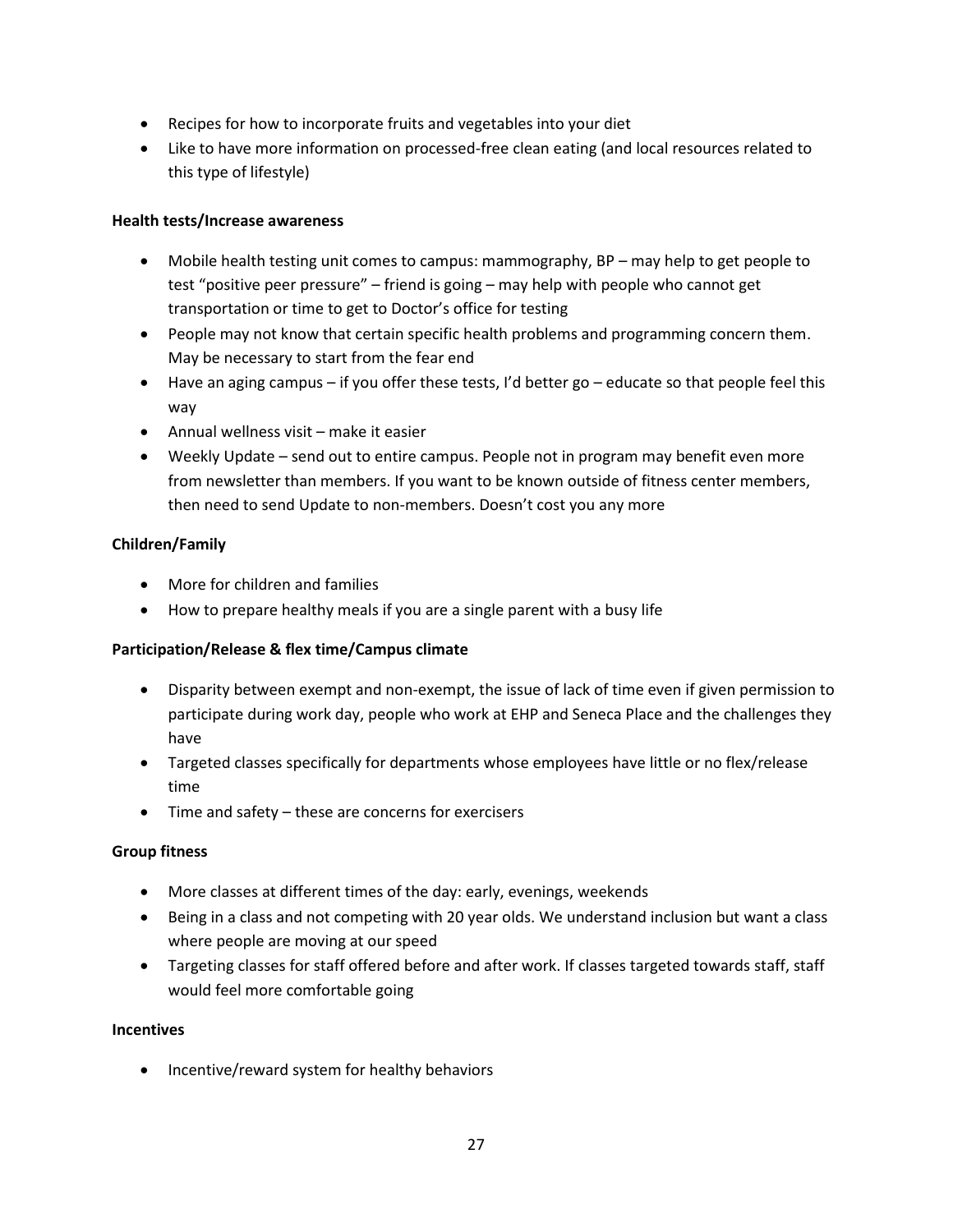#### **Thoughts Submitted From People Who Could Not Attend Meeting**

**Note:** The below paragraphs have multiple topics per paragraph, because of this they were not listed under single topic headings. Some of the major topics included in the paragraphs are **stress management, social activities/connecting people, nutrition, accessibility, and participation/release & flex time/campus climate.**

- When I hear the words wellness program, the following services come to mind: stress management, yoga, meditation, financial wellness courses, work-life balance workshops, disability management (especially as it relates to self-management or what the individual does/can do versus simply what medical regime follow), establishing and managing social supports, how to identify helpful community resources (for instance, I have yet to find a wellness-oriented Meet Up Group that considers the access needs of people with physical disabilities whether it be those that meet on campus or in the community)
- When we talk about Cornell wellness things that come up are: eating well (healthy) given time constraints and stress; making time for exercise, inaccessibility of campus resources that may interest individuals with disabilities and/or chronic health conditions

#### **Notes From Focus Group Discussion Papers**

#### **By Topic:**

#### **Social activities/Connecting people**

• Facilitate special interest list servs on: aging, dealing with injuries, passionate cyclists, sharing healthy recipes, walking (who, what time, where, etc.), maybe for running/cyclists as well

#### **Apps/Routes/Mobile fitness**

- $\bullet$  Health topics: habits to use, healthy at work info, human ecology exercise cards walking up stairs, what's the best wearable technology/fitness APPs
- More route maps w/distances, new running routes

#### **Aging healthfully**

 How to deal with age-related health concerns such as arthritis, hip replacements, etc. Support groups for these?

#### **Nutrition**

- Does Wellness have any impact on nutrition in dining?
- More information on cooking, diet, healthy eating, nutrition for specific sports
- Cornell is a very international campus a workshop/class on international cooking could be very interesting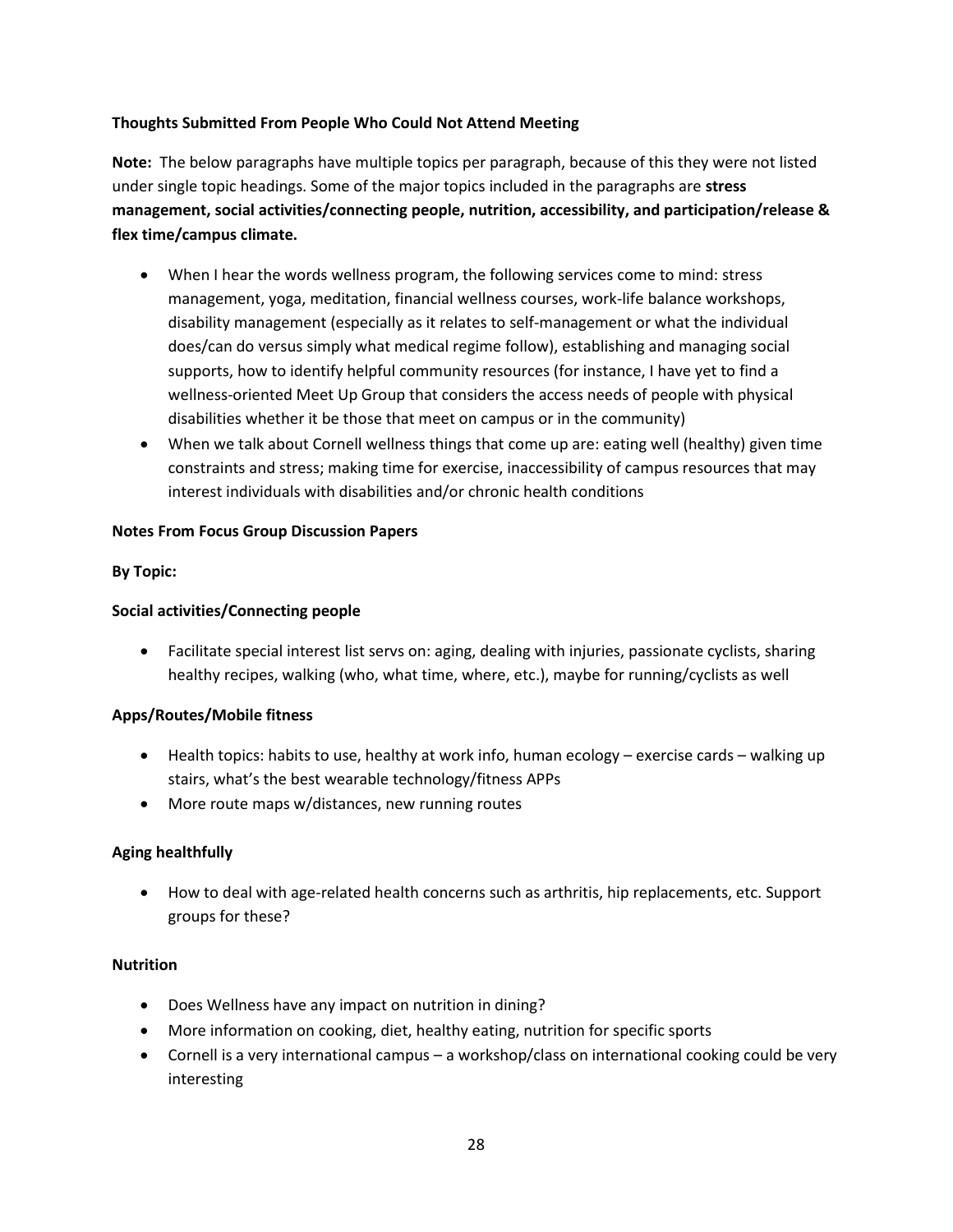#### **Health tests/Increase awareness**

- Heart disease, diabetes prevention education and treatments after diagnosis
- Mobile mammography, BP set days for testing. Re-check 1 yr later, how many mobile units?
- Health topics: habits to use, healthy at work info, human ecology exercise cards walking up stairs, what's the best wearable technology/fitness APPs
- Breast cancer resources on campus, cancer in general resources of what to look for self checks, where to go, who to talk to
- Send Weekly Update to entire campus

#### **Children/Family**

How to engage your children in wellness

#### **Participation/Release & flex time/Campus climate**

- Talk around the water cooler: Seneca Place hard to utilize Wellness, office encourages it but can't utilize it. Spread the word about new 30 min Educational Opportunities. Disparity discussed in exempt vs. non-exempt
- When colleagues talk about Cornell Wellness these things come up in conversation 1) how Statler is notorious for not letting people out to go to wellness classes 2) in SHA not allowed the 90 min of release time – when workload permits it would be nice to have this option
- How to engage more East Hill Plaza community? Ex. outdoor yoga during the summer?

#### **Stress management**

- Offer a workshop on tips & suggestions for "de-plugging" from cell phones/computers/technology. Maybe this would fall under stress management. Could include how to be aware of your surroundings, of nature, to just be, to rejuvenate oneself
- Tips for quick mental relaxation techniques/stretches/etc. being sensitive that not everyone has a private space for doing these things

**Note:** The below paragraph has multiple topics, because of this it was not listed under single topic headings. Some of the major topics included in the paragraph are **group fitness, aging healthfully, and social activities/connecting people.**

 When we hear the words wellness program we think of 1) providing support and assistance in promoting and coaching staff to a healthy life style and work environment 2) information on how to age well 3) more flexibility in what is offered (ex. shorter lunchtime workouts, classes at 5:00pm instead of 5:30pm for those who commute, classes at 6:00pm, instructors going to departments to teach classes), classes offered early mornings (5-7am, 5:30am), after work, nights and weekend, additional classes in Teagle (I know – need more space), upgrade Teagle 4) more social activities – touring the area, touring wineries and wine country, touring parks,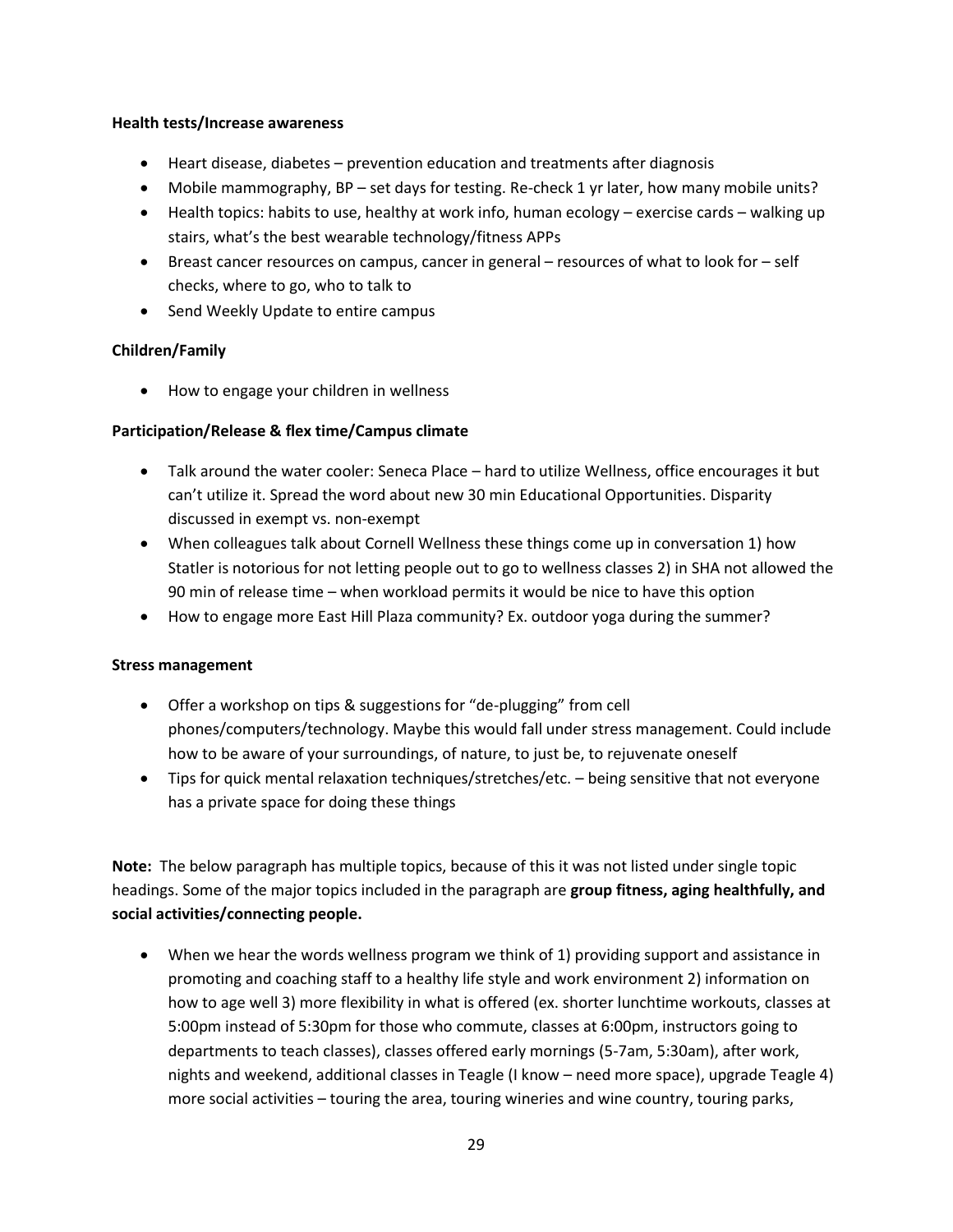plantations, dairy barn, orchard for fruit picking, finding out more about what is happening at Cornell (like new apple varieties)

#### **Additional topics mentioned that do not fall under one of the topic headings above**

- How to get through the workday without being chained to your desk
- Send more info on fitting in exercise, even for 10-15 minutes throughout the day. Possibly a get your day started with 15 min of exercise and a few health tips.
- Support/advice for caregivers taking care of people who have Alzheimer's or Dementia
- How to support aging parents
- Does Wellness have a relationship with FSAP, get feedback on possible needs on campus from them
- Addiction recovery, like smoking cessation at no charge
- Cycle tourism
- $\bullet$  Safety in the rec facilities monitors/guards sleeping, texting

#### **Advisory Committee Meeting Notes From May 27, 2016**

**Attendees:** Kerry, Beth, Lawanda, Steve, Janice, Jenn, Leslie, Carrie, Heather, Shawna

#### **Highlights of past year:**

- Rebranding of Wellness Program
	- o Name changed to Cornell Wellness; membership is now called Recreation Membership
	- o One-on-one fitness, nutrition, wellness meetings now open to entire Cornell Community, no membership needed
	- o Department specific offerings by request <http://recreation.athletics.cornell.edu/wellness/outreach/department-offerings>
	- o 15-30 minute Educational Offerings <http://recreation.athletics.cornell.edu/wellness/outreach/educational-workshops>
	- o Establishing informal exercise areas within Cornell buildings <http://recreation.athletics.cornell.edu/wellness/outreach/form-committee>
- Programming
	- $\circ$  Serving employees around the world created cooking videos with Cornell's RD's <http://recreation.athletics.cornell.edu/wellness/outreach/videos> - can be viewed by anyone anywhere – several of the topics came from the previous advisory meeting feedback we received (ex. how to incorporate more greens into meals/recipes)
	- $\circ$  Spring Into Action physical activity contest 3 categories of challenges 688 participants – 138 teams. 1.4 million minutes of activity achieved in 6 weeks.
	- $\circ$  Feedback from this past contest some people wanted larger teams, no option for free agents – way of generating randomized team, maybe bring back weight loss contest
	- $\circ$  Feedback for next year's contest ideas sugar detox, Eating greens type of contest, Spartan type race or workout of the day challenge, Outdoor Ed partnership – inclusive fitness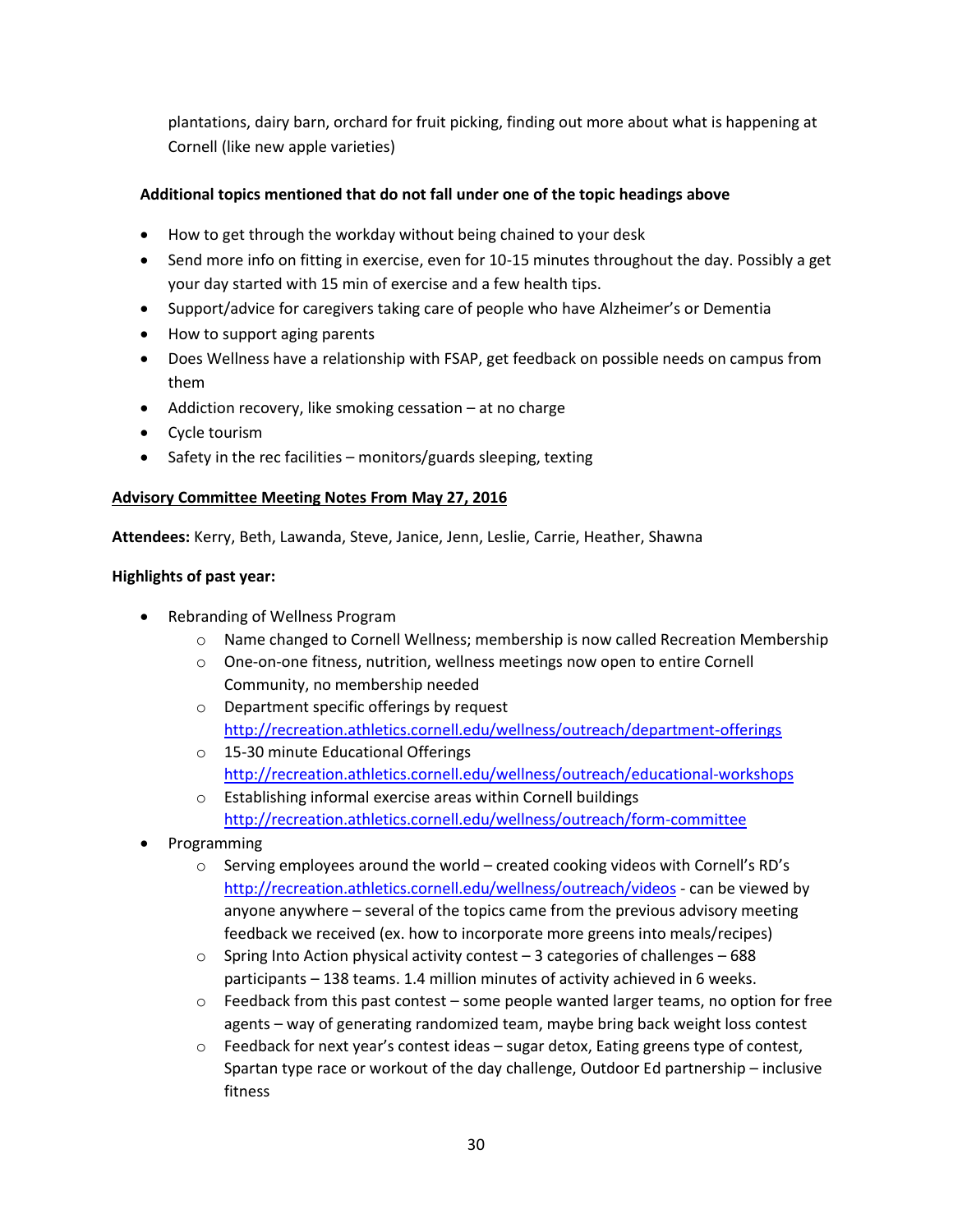- $\circ$  Healthy Aging Program reputation of only being open to frail older adults, tried to modify this image by offering functional fitness, TRX, modifications often needed by wide span of ages, (Feedback – the word Aging brings thoughts of older adults and frail – possibly re-brand, use a different name like lifelong or lifespan). One tough part is that the classes part of the Healthy Aging Program can only hold classes in the mid/late morning. (Feedback – figure out target audience, if the time to hold classes is offered only at limited times then this limits who can participate). History of program – started as retirees program, then expanded, has re-branded about three times. (Feedback – CFC classes offered at noon are mostly staff – not part of Healthy Aging Program but are offered to all members). Healthy aging Program expanded to offer educational and social offerings as well as classes – potlucks – falling safely workshops.
- o Facility Improvements
	- **Fitness facilities multiple aesthetic and equipment upgrades, Teagle Up is the** last one and finishing in June
	- Teagle Hall addition of accessible shower and restroom facility
	- F (Feedback will there be swimsuit spinners installed in Teagle?)
	- Teagle Pool undergoing maintenance, back on-line end of June
	- **E** Climbing Wall going through re-model, plans to be open for the Fall
- $\circ$  Recognition and Awards American Heart Association fit friendly gold award

#### **Wellness Ad Hoc Group – Social Wellness recap:**

 $\bullet$  1<sup>st</sup> meeting – reviewed notes from Advisory meeting on what people were wanting to enhance social wellness/networking and further discussed the scope of what we wanted to address. Outcome of the meeting was the concept of having two Fall Mixers where employees who are like minded as far as enjoying activity and building community could come together face to face to meet one another and form connections. The second concept was then to support these newly formed connections by promoting a platform (ex. Wellness FB page) where people could continue to connect over specific activities they want to enjoy with others, recruit participants, and come together for those activities (ex. walk & talks, cycle touring, ethnic cooking & learning, martial arts, snowshoeing etc.)

#### **Stress Reduction/Mindfulness**

- Mindfulness Mondays These informational blurbs were posted on the Wellness FB page every Monday. The blurbs focused on what mindfulness is and how to incorporate it into your life.
	- o Headspace App

#### **Open Forum – What would you like Cornell Wellness to offer?**

- Cooking Demos and Information on Specialty Diets gluten free, dairy free listing of high quality information – what's good information, what's not
	- $\circ$  When go to a restaurant what questions should I ask
	- o What has gluten in it, what does not. What can I eat, what can't I
- Cooking Demo and Information on protein Learn more about all sources of protein
	- o What foods contain protein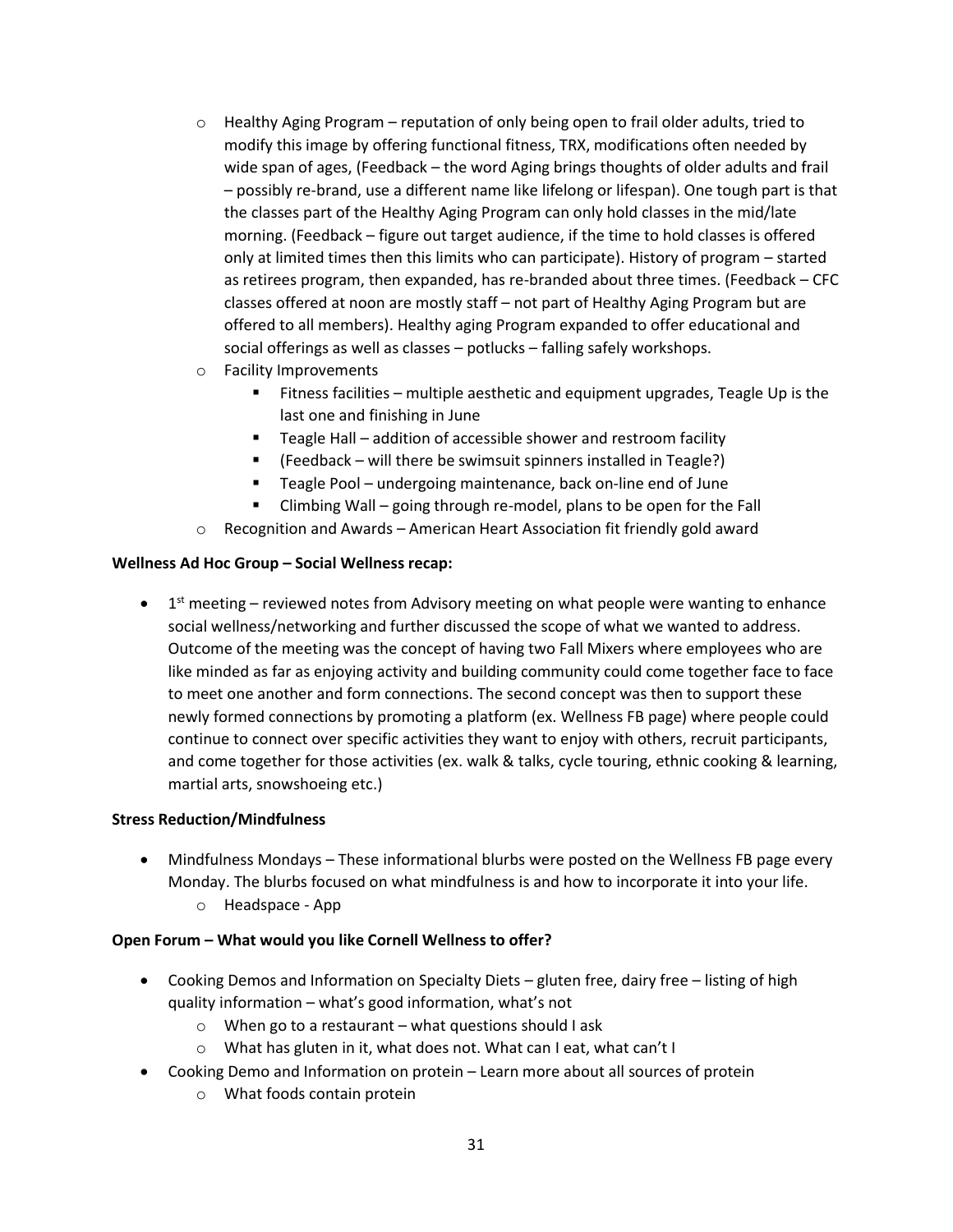- o Complete proteins vs. incomplete proteins
- o Vegetarian options for protein
- o Which vegetables contain protein
- o How much is actually needed for a general healthy diet, for an active person's diet
- How to order at, or navigate, local restaurants/menu's to stay healthy while eating out
	- o What local restaurants have several options for diverse eating preferences (ex. vegan)
- Parent/Child offerings
	- o Make your own baby food
	- o Parent/baby swim
- Myth Busters series The Trends The Next Best Fix
	- o CrossFit
	- o The more protein the better
- Exercise Videos
	- o Morning workout series
	- o Lunch workout series
	- $\circ$  App/video options (Jenn has a list of high quality one's of these)
		- **-** Daily Burn
		- **SworkIt**
		- **Fitness Blender**
- Staff Pick section on the website
- Inclusive Fitness
	- o Partner with COE for offerings for differently abled individuals
	- o Keep inclusiveness in mind for Fall Mixer activities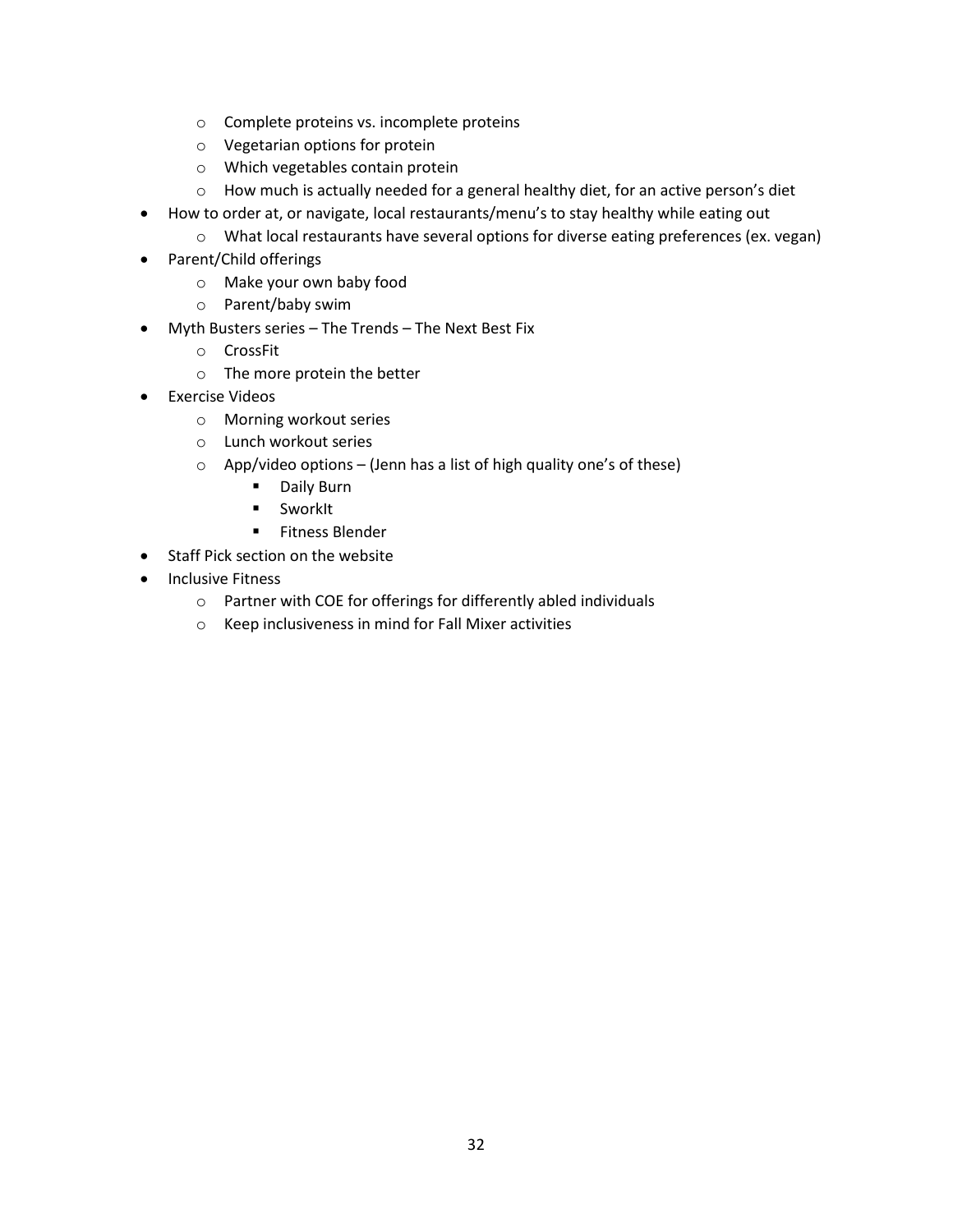## **Appendix D**

## **Wellness Strategic Goals 2016-2019**

In addition to day-to-day operations which serve to meet the needs of the Cornell community, Cornell Wellness has outlined four long term strategic areas in which to focus more broadly over the next several years.

- **1. To provide best practices in promoting health and wellbeing**
- **2. To gain national/international recognition**

**3. To improve organizational effectiveness to maximize financial and staff resources.** Green = accomplish by end of FY 17

Red = accomplished

Yellow = no action item yet, but look for opportunities if available

| To provide best practices in promoting health and<br>1.<br>wellbeing | <b>Plan, Progress</b>           |  |
|----------------------------------------------------------------------|---------------------------------|--|
| 1a. Increase presence on campus to promote a culture of              |                                 |  |
| wellness                                                             |                                 |  |
| Engage with senior leadership                                        | Check with Dir. Rec.<br>$1_{-}$ |  |
| Meet with VP of SCL (BM)<br>$\circ$                                  | Svcs. (Beth)                    |  |
| Have university president (or other senior<br>$\circ$                | 2. Check with M.                |  |
| leader) write a statement                                            | Opperman's office.              |  |
|                                                                      | (Beth)                          |  |
| Participate with campus governance (EA, UA)                          | Attend 2-3 meetings<br>1.       |  |
| Have a presence on the EA (Prof Staff)<br>$\Omega$                   | per year.                       |  |
|                                                                      | Get on agenda once<br>2.        |  |
| Advocate for flex and release time                                   |                                 |  |
| Pay attention to trends/look for<br>$\circ$                          |                                 |  |
| opportunities                                                        |                                 |  |
| 1c. Use innovative approaches                                        |                                 |  |
| Increase social wellness programming                                 | Include as part of fall<br>1.   |  |
| Hold 2 Mixers (KH)<br>$\circ$                                        | programming                     |  |
| <b>Evening programming</b><br>$\circ$                                |                                 |  |
| Increase social activities within Healthy<br>$\circ$                 |                                 |  |
| <b>Aging Program</b>                                                 |                                 |  |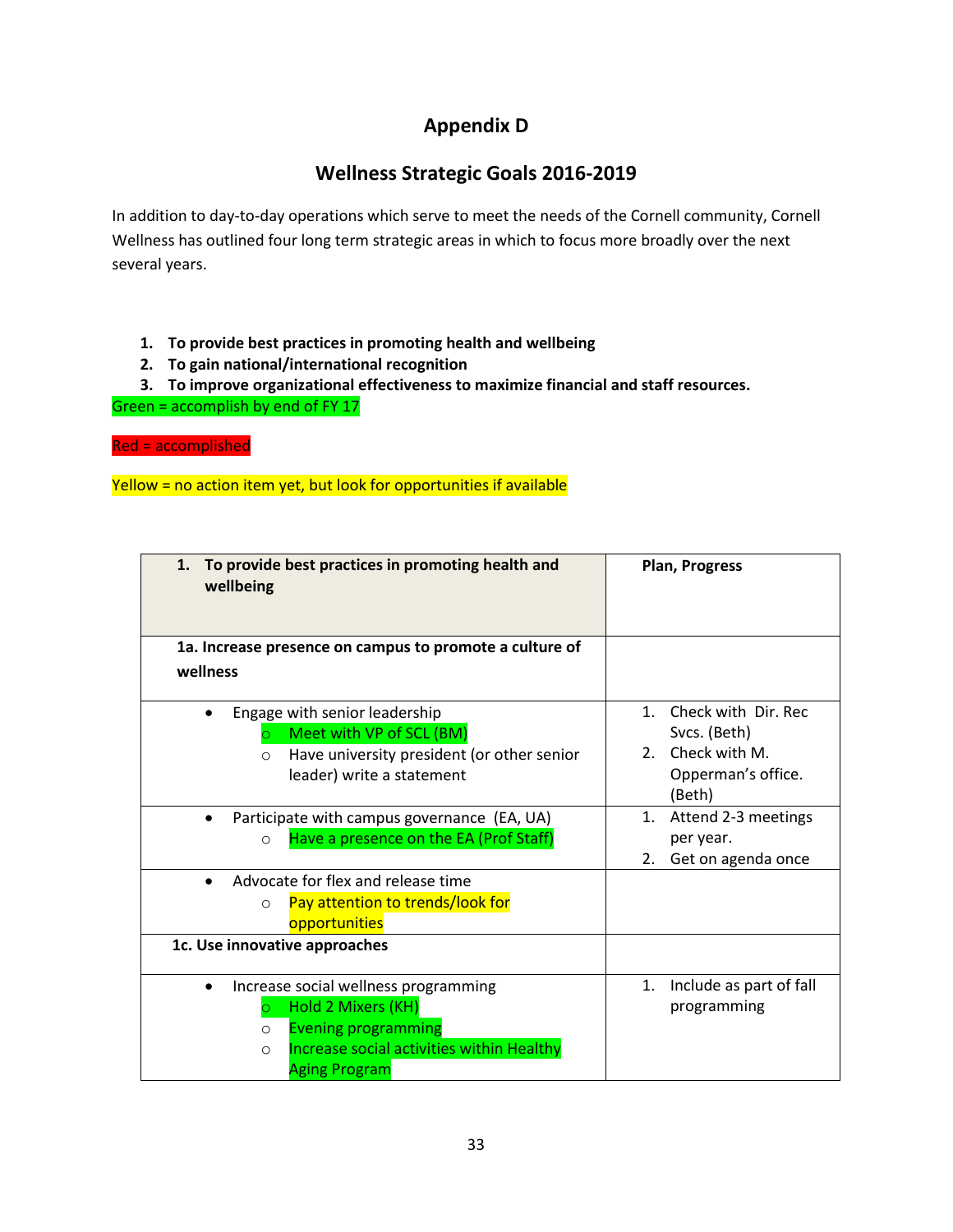| Leverage Cornell faculty expertise                               |                             |
|------------------------------------------------------------------|-----------------------------|
| Seek out and collaborate with faculty who<br>$\circ$             |                             |
| have experience in any of the areas of                           |                             |
| wellbeing, employee engagement for both                          |                             |
| research and programming                                         |                             |
| Identify possible platforms for campus wide contest<br>$\bullet$ | 1. Possible intern project. |
| Health track, Virgin Pulse, Shape Up (Intern)                    |                             |
|                                                                  |                             |
|                                                                  |                             |
| Introduce "niche" programming                                    |                             |
| Lifting technique workshops<br>$\circ$                           |                             |
| Aging prevention (huh? Oxymoron?)<br>$\circ$                     |                             |
| Disease Management<br>$\circ$                                    |                             |
| Add prevention style programming for age<br>$\circ$              |                             |
| 40+(staff)                                                       |                             |
| Focus on mindfulness (RMD)                                       | Ruth creating PIP           |
| Provide mindfulness programming for                              |                             |
| campus                                                           |                             |
| Provide mindfulness topic for departments                        |                             |
| Create a train the trainer program                               |                             |
| Learn about wellbeing index (Harvard)                            |                             |
| 1c. Update fitness testing protocol                              |                             |
|                                                                  |                             |
| Incorporate functional testing (TJM)                             | <b>Completed 8/31/2016</b>  |
|                                                                  |                             |
|                                                                  |                             |
| 1e. 5 year benchmarking                                          |                             |
|                                                                  | 2.                          |
| Attend IVY Wellness conference (all)                             | If they are doing again.    |
| 3. Gain national/international recognition                       |                             |
|                                                                  |                             |
| 3a. Increase presence at national conferences                    |                             |
|                                                                  |                             |
| <b>ACSM expo</b> (Ruth/Kerry will propose for ACSM               | 1. Proposal sent/waiting    |
| 2016)                                                            | to hear.                    |
| <b>CUWFA</b><br>$\bullet$                                        |                             |
|                                                                  |                             |
| <b>NIRSA</b> (National and Regional)                             |                             |
|                                                                  |                             |
| 3b. Apply for new award                                          | Applications due in<br>1.   |
|                                                                  | March                       |
| <b>AHA new award</b>                                             |                             |
| Improve organizational effectiveness to maximize<br>4.           |                             |
| financial and staff resources                                    |                             |
| 4a. Evaluation/Data Analysis                                     |                             |
| Decide how we want to evaluate<br>$\bullet$                      |                             |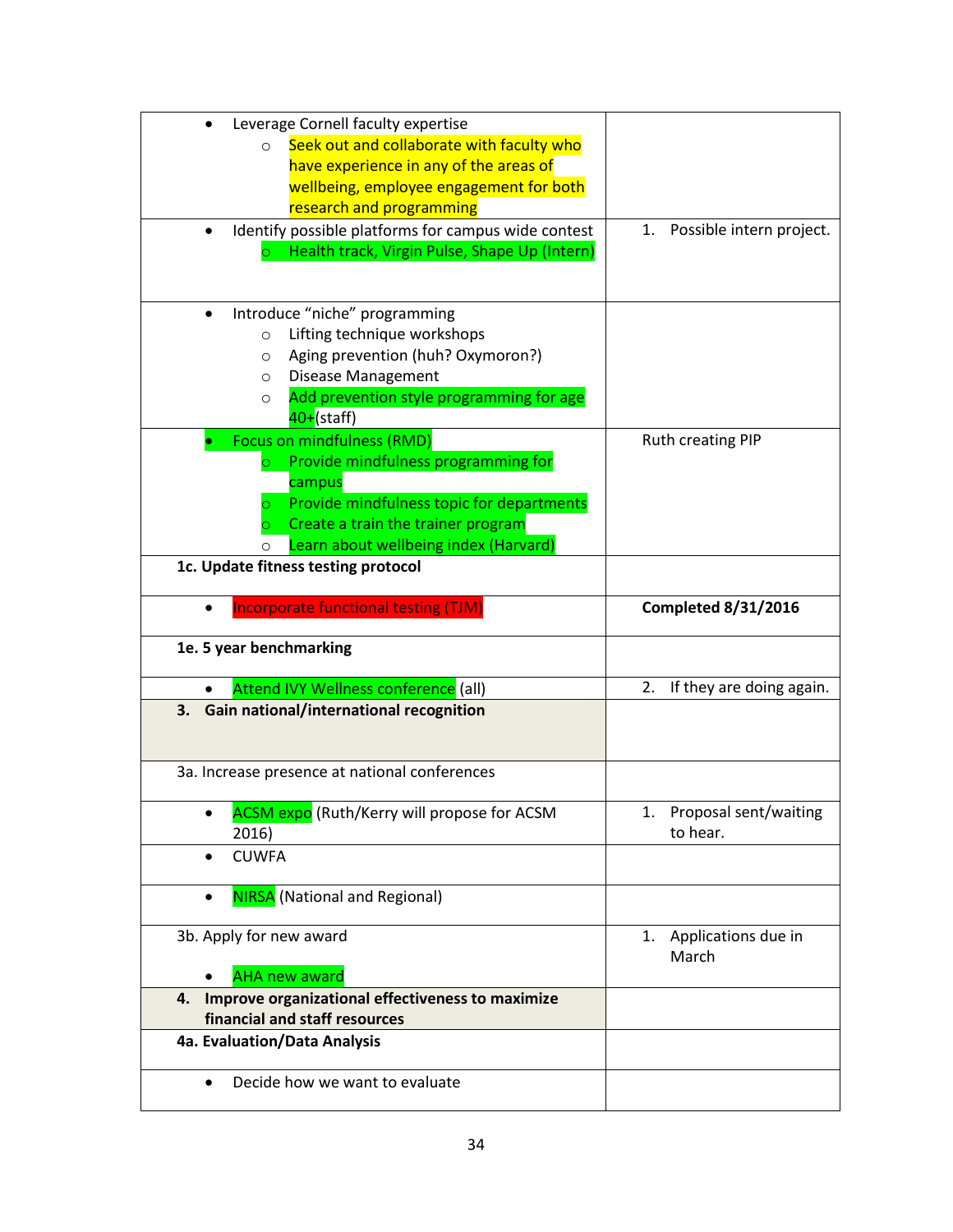| • VOI survey, bi-annual survey                                                                         |                     |
|--------------------------------------------------------------------------------------------------------|---------------------|
| Publishable data? Relates back to utilizing Cornell<br>$\bullet$<br>expertise                          |                     |
| Develop and streamline process for Truven data<br>$\bullet$<br>analysis in collaboration with Benefits |                     |
| <b>4d. Go Paperless</b>                                                                                |                     |
| <b>Complete Rec Track install for memberships,</b><br>$\bullet$<br>registrations, and client records   | By January 2017     |
| <b>Sunset ID Scan and CS Gold and Qualtrics</b><br>$\bullet$<br>(registrations only)                   | <b>By June 2017</b> |